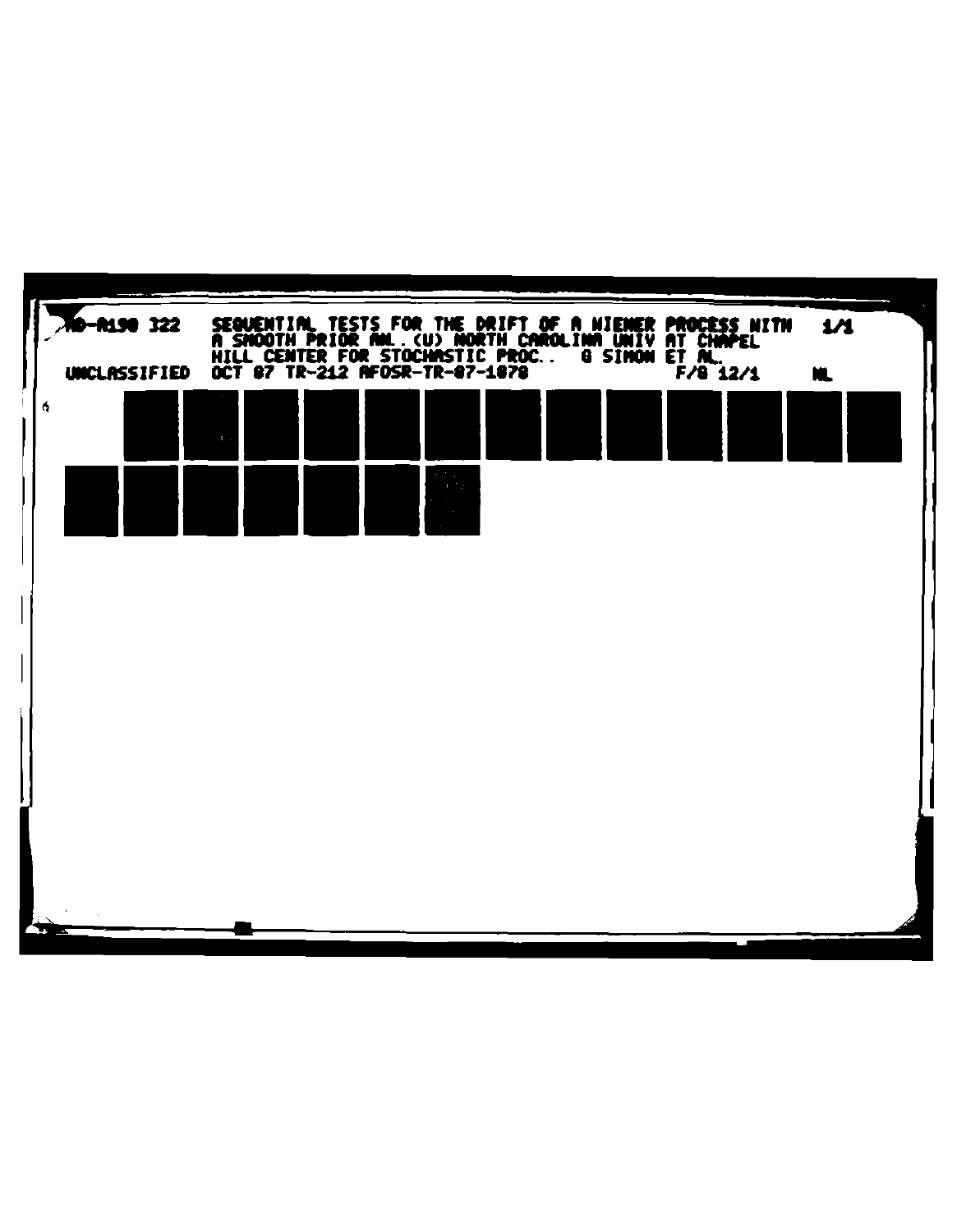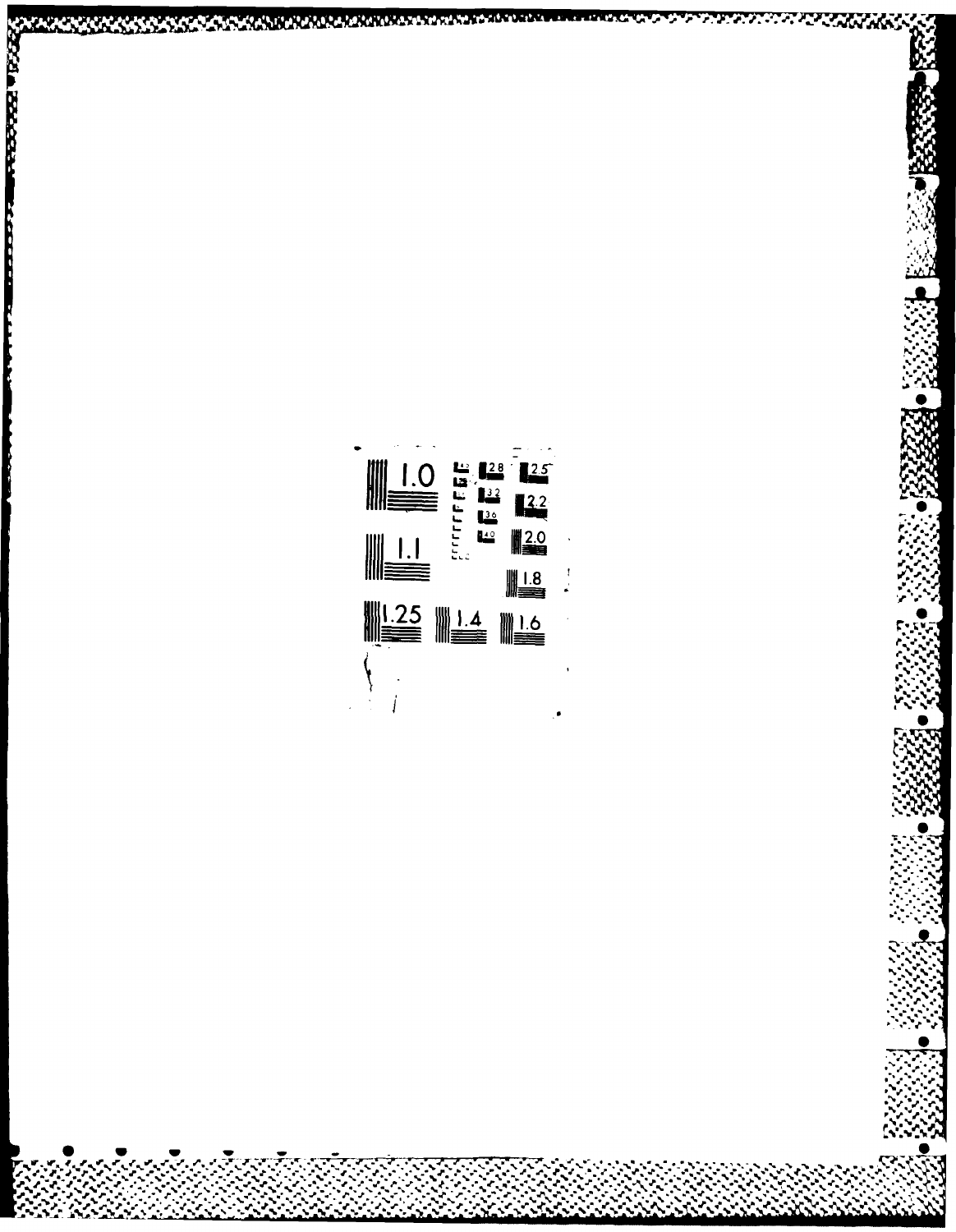## DTIC\_EILE COPY

## **CENTER FOR STOCHASTIC PROCESSES**

## AFOSR-TR- 87-1878

Department of Statistics University of North Carolina Chapel Hill, North Carolina



SEQUENTIAL TESTS FOR THE DRIFT OF A WIENER PROCESS

WITH A SMOOTH PRIOR, AND THE HEAT EQUATION

by

Gordon Simons

Yi-Ching Yao

and

Xizhi Wu



Technical Report No. 212

October 1987

DISTRIBUTION STATEMENT A

Ammond for indite release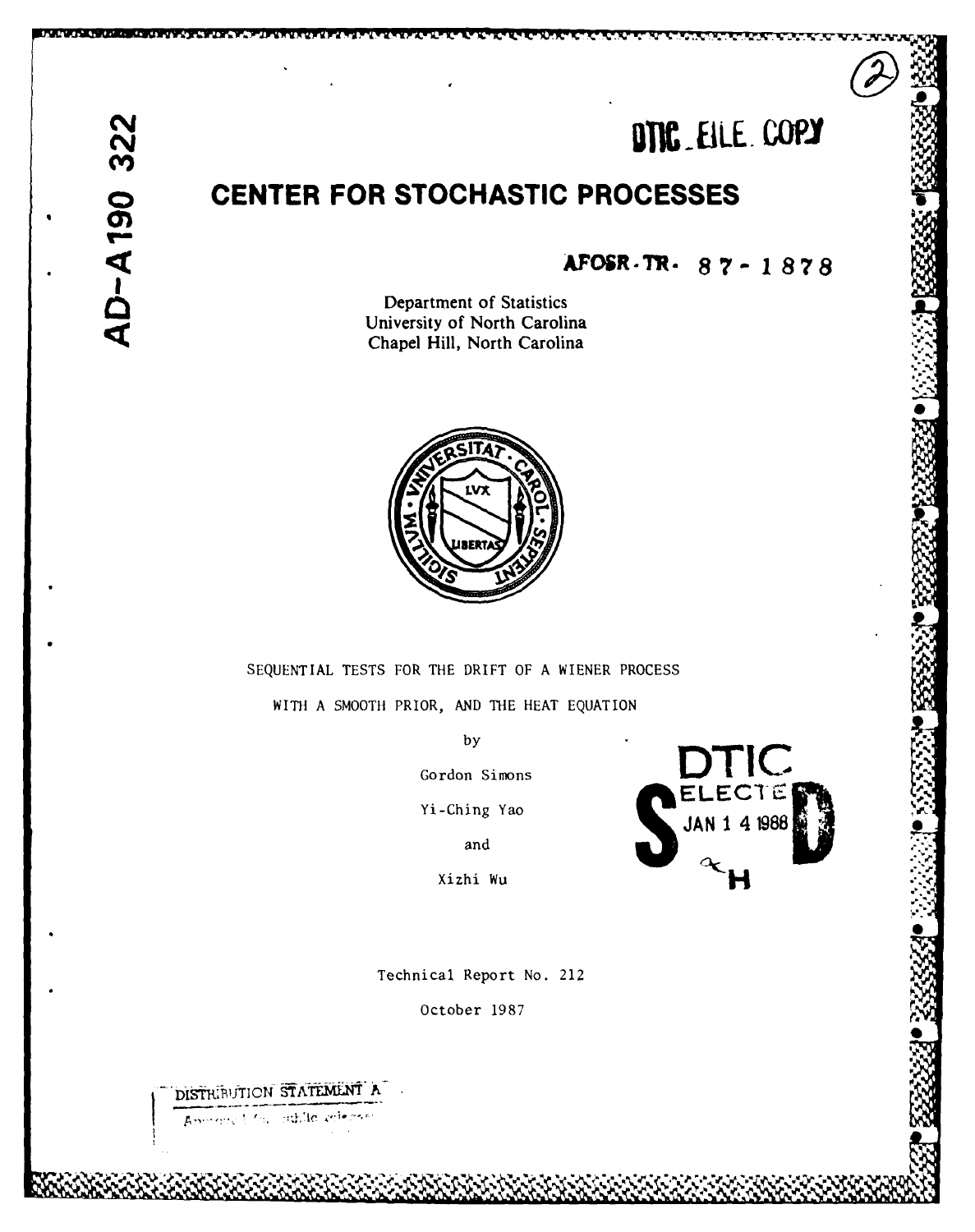| SECURITY CLASSIFICATION OF THIS PAGE                                                                                                                                                            |                   |                                                                                   |                                                                  |                                                       | ADA190322   |                                                               |
|-------------------------------------------------------------------------------------------------------------------------------------------------------------------------------------------------|-------------------|-----------------------------------------------------------------------------------|------------------------------------------------------------------|-------------------------------------------------------|-------------|---------------------------------------------------------------|
|                                                                                                                                                                                                 |                   | <b>REPORT DOCUMENTATION PAGE</b>                                                  |                                                                  |                                                       |             |                                                               |
| 1a. REPORT SECURITY CLASSIFICATION                                                                                                                                                              |                   |                                                                                   | <b>1b. RESTRICTIVE MARKINGS</b>                                  |                                                       |             |                                                               |
| Unclassified<br>2a. SECURITY CLASSIFICATION AUTHORITY                                                                                                                                           |                   |                                                                                   |                                                                  | 3. DISTRIBUTION / AVAILABILITY OF REPORT              |             |                                                               |
| 2b. DECLASSIFICATION / DOWNGRADING SCHEDULE                                                                                                                                                     |                   |                                                                                   |                                                                  | Approved for public release;                          |             |                                                               |
| 4. PERFORMING ORGANIZATION REPORT NUMBER(S)                                                                                                                                                     |                   |                                                                                   |                                                                  | distribution unlimited.                               |             |                                                               |
|                                                                                                                                                                                                 |                   |                                                                                   | 5. MONITORING ORGANIZATION REPORT NUMBER(S)<br>AFOSR-TR- 87-1878 |                                                       |             |                                                               |
| Technical Report No. 212<br><b>6a. NAME OF PERFORMING ORGANIZATION</b>                                                                                                                          |                   | <b>6b. OFFICE SYMBOL</b>                                                          |                                                                  | 7a. NAME OF MONITORING ORGANIZATION                   |             |                                                               |
| University of North Carolina                                                                                                                                                                    |                   | (If applicable)                                                                   |                                                                  |                                                       |             |                                                               |
| 6c. ADDRESS (City, State, and ZIP Code)                                                                                                                                                         |                   |                                                                                   | AFOSR/NM                                                         |                                                       |             |                                                               |
| Statistics Dept.                                                                                                                                                                                |                   |                                                                                   | <b>Bldg 410</b>                                                  | 7b. ADDRESS Gifty, State, and ZIP Code)               |             |                                                               |
| 321-A Phillips Hall @X&XA CB 3260<br>Chapel Hill, NC 27514                                                                                                                                      |                   |                                                                                   | Bolling AFB DC 20332-6448                                        |                                                       |             |                                                               |
| 8a. NAME OF FUNDING / SPONSORING<br><b>ORGANIZATION</b>                                                                                                                                         |                   | 8b. OFFICE SYMBOL<br>(If applicable)                                              |                                                                  | 9. PROCUREMENT INSTRUMENT IDENTIFICATION NUMBER       |             |                                                               |
| <b>AFOSR</b>                                                                                                                                                                                    |                   | NM.                                                                               |                                                                  | <b>APOSR No. F49620 85C 0144.</b>                     |             |                                                               |
| 8c. ADORESS (City, State, and ZIP Code)                                                                                                                                                         |                   |                                                                                   |                                                                  | 10. SOURCE OF FUNDING NUMBERS                         |             |                                                               |
| <b>Bldg 410</b><br>Bolling AFB DC 20332-6448                                                                                                                                                    |                   |                                                                                   | PROGRAM<br>ELEMENT NO.                                           | <b>PROJECT</b><br>NO.                                 | TASK<br>NO. | WORK UNIT<br>ACCESSION NO.                                    |
| 11. TITLE (Include Security Classification)                                                                                                                                                     |                   |                                                                                   | 61102F                                                           | 2304                                                  | AS          |                                                               |
| Sequential tests for the drift of a Wiener process with a smooth prior, and the heat equation<br>12. PERSONAL AUTHOR(S)<br>Simons, G., Yao, Y.-C. and Wu, X.<br>13a. TYPE OF REPORT<br>Preprint | 13b. TIME COVERED | FROM $9/87 - 70$ 9/88                                                             |                                                                  | 14. DATE OF REPORT (Year, Month, Day)                 |             | <b>MS. PAGE COUNT</b><br>16.                                  |
| 16. SUPPLEMENTARY NOTATION<br>NAXA Running head. Sequential Tests and the Heat Equation.                                                                                                        |                   |                                                                                   |                                                                  |                                                       |             |                                                               |
| 17.<br><b>COSATI CODES</b>                                                                                                                                                                      |                   | 18. SUBJECT TERMS (Continue on reverse if necessary and identify by block number) |                                                                  |                                                       |             |                                                               |
| <b>FIELD</b><br><b>GROUP</b>                                                                                                                                                                    | <b>SUB-GROUP</b>  |                                                                                   |                                                                  |                                                       |             | Key Words & Phrases: Sequential Bayes heat equation, Brownian |
|                                                                                                                                                                                                 |                   | motion, optimal stopping, continuation region, asymptotic.                        |                                                                  |                                                       |             |                                                               |
| 19. ABSTRACT (Continue on reverse if necessary and identify by block number)                                                                                                                    |                   |                                                                                   |                                                                  |                                                       |             |                                                               |
| Methods are described which permit one to work with continuout-time                                                                                                                             |                   |                                                                                   |                                                                  |                                                       |             |                                                               |
| optimal stopping problems, using the heat equation, even when the prior                                                                                                                         |                   |                                                                                   |                                                                  |                                                       |             |                                                               |
| placed on the drift parameter of a Wiener process is not normal. The details of                                                                                                                 |                   |                                                                                   |                                                                  |                                                       |             |                                                               |
| the method are worked out for Chernoff's problem of testing the sign of                                                                                                                         |                   |                                                                                   |                                                                  |                                                       |             |                                                               |
| the drift parameter when the prior is "smooth".                                                                                                                                                 |                   |                                                                                   |                                                                  |                                                       |             |                                                               |
|                                                                                                                                                                                                 |                   |                                                                                   |                                                                  |                                                       |             |                                                               |
|                                                                                                                                                                                                 |                   |                                                                                   |                                                                  |                                                       |             |                                                               |
|                                                                                                                                                                                                 |                   |                                                                                   |                                                                  |                                                       |             |                                                               |
| 20. DISTRIBUTION / AVAILABILITY OF ABSTRACT                                                                                                                                                     |                   |                                                                                   |                                                                  | 21. ABSTRACT SECURITY CLASSIFICATION                  |             |                                                               |
| WUNCLASSIFIED/UNLIMITED USAME AS RPT<br>22a. NAME OF RESPONSIBLE INDIVIDUAL                                                                                                                     |                   | <b>COTIC USERS</b>                                                                |                                                                  | Unclassified/unlimited                                |             |                                                               |
| Maj. Brian Woodruff<br><b>DD FORM 1473, 84 MAR</b>                                                                                                                                              |                   | 83 APR edition may be used until exhausted.                                       | $(202)767 - 5026$                                                | 22b. TELEPHONE (Include Area Code) 22c. OFFICE SYMBOL |             |                                                               |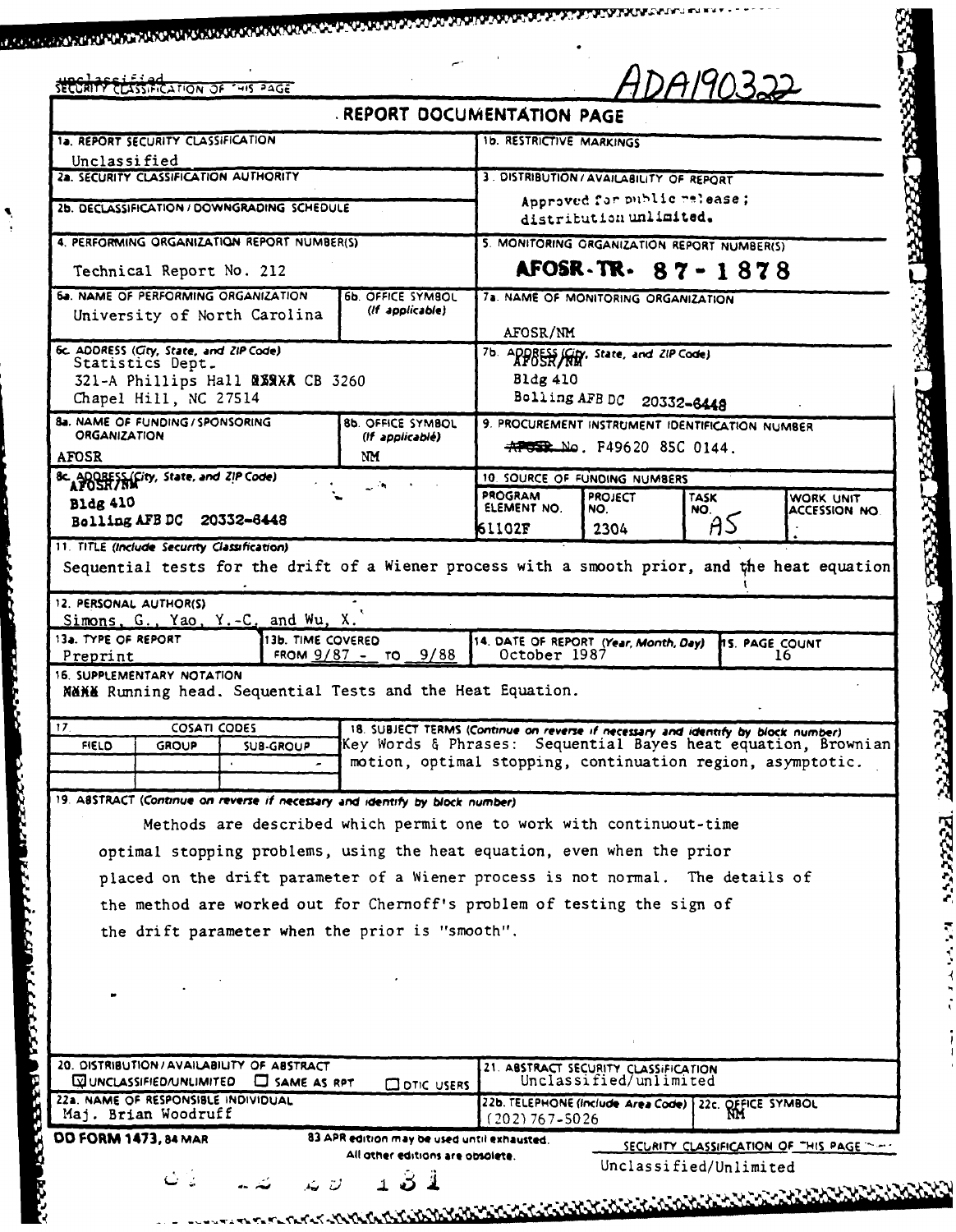

by Gordon Simons', Yi-Ching Yao and Xizhi Wu

University of North Carolina in Chapel Hill,

Colorado State University and University of California at Davis.

**TARGETER** 

*<u><b>PARTS CALL*</u>

**SECRETARY** 

Methods are described which permit one to work with continuous-time optimal stopping problems, using the heat equation, even when the prior placed on the drift parameter of a Wiener process is not normal. The details of the method are worked out for Chernoff's problem of testing the sign of the drift parameter when the prior is "smooth". the drift parameter when the prior is "smooth".



**BAAAAA BAAAA BAAAAA** 

i Research partially supported by National Science Foundation Grant DMS-8701201 and Air Force Office of Scientific Research Grant F49620 85C 0144. **AMS 1980** *subject classifcations.* Primary 62L15; secondary 62C10. *Key words and phrases.* Sequential Bayes; heat equation, 'Brownian motion: optimal stopping, continuation region, asymptotic. *Running head.* Sequential Tests and the Heat Equation.

•~ ~~~~~~~~ . . . . **%** 

| Accession For |                    |  |
|---------------|--------------------|--|
| NTIS GRA&I    |                    |  |
| DTIC TAB      |                    |  |
| Unannounced   |                    |  |
| Justification |                    |  |
|               |                    |  |
| Bv.           |                    |  |
| Distribution/ |                    |  |
|               | Availability Codes |  |
|               | Avail and/or       |  |
| Dist          | Spec1a             |  |
|               |                    |  |
|               |                    |  |
|               |                    |  |
|               |                    |  |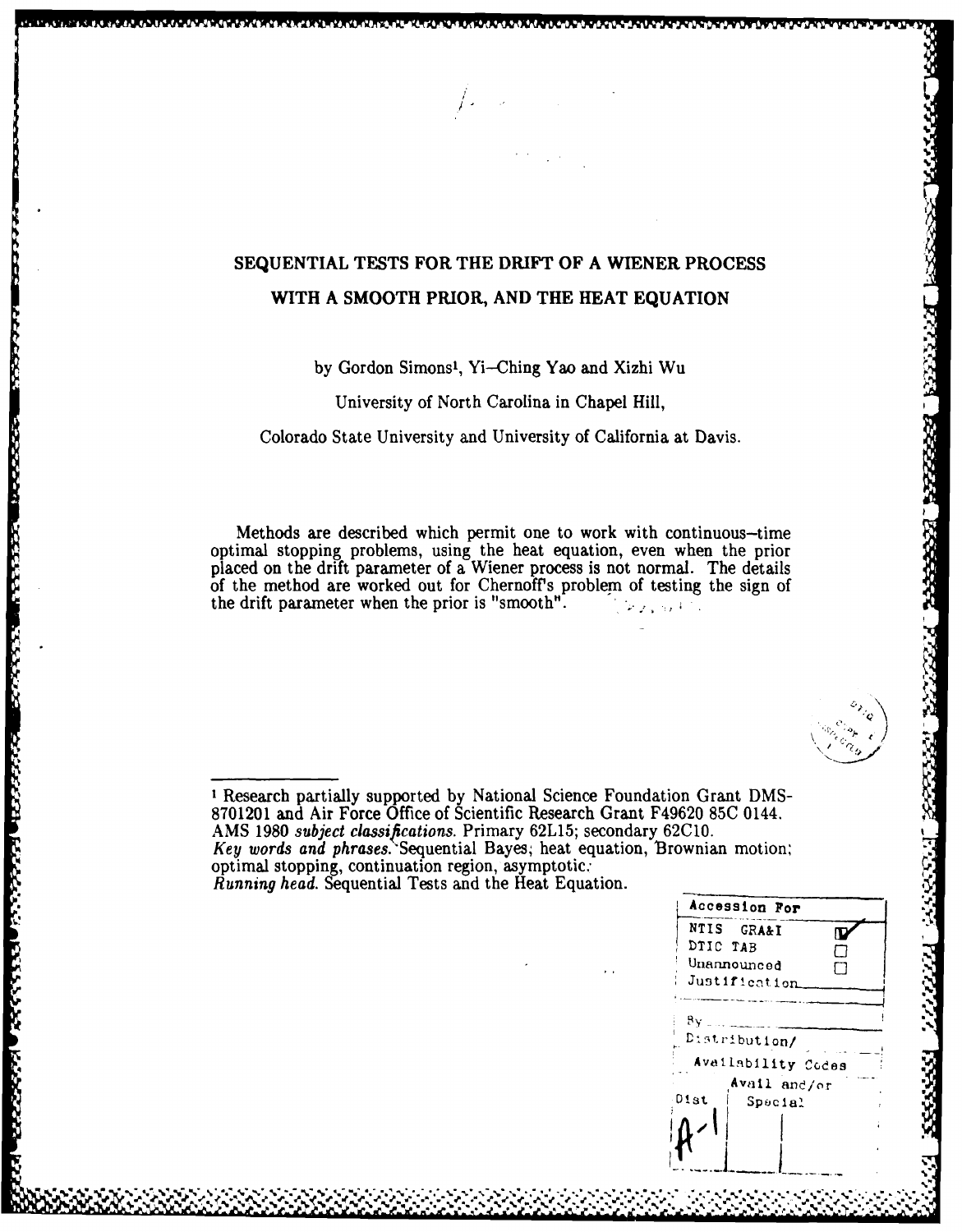1. Introduction. Chernoff (1961, 1972) and others have shown how the heat equation and associated free boundary problems arise naturally as mathematical tools for approximating Bayes sequential procedures. Typical applications are concerned with normally distributed observations which depend on an unknown mean  $\theta$  and a normal prior for  $\theta$ . The present paper has two objectives: (i) to show, very generally, that the heat equation is still relevant when  $\theta$  is not normally distributed, and (ii) to investigate the problem of testing the sign of the normal mean for smooth priors. A smooth non-normal prior can be viewed as a perturbed normal prior, and it is possible to very precisely describe how the perturbation affects the associated free boundary.

Since the subject of free boundary problems is fraught with technical details, a conscious decision has been made here to emphasize exposition rather than rigor.

2. Bayes problems and continuous time approximations. Suppose  $X_1, X_2, \cdots$  are potential observations which are independent and  $N(\theta, \sigma^2)$ , where  $\sigma^2$  is positive and known, and  $\theta$ is unknown. Set  $S_n = X_1 + \cdots + X_n$ , n\20, and, for definiteness,  $\sigma^2 = 1$ . We shall assume that we are dealing with a concrete statistical problem which is expressed within a decision-theoretic framework with a suitable loss structure, and that  $\theta$  has a prior density g. The Bayes sequential procedure is sought.

Let  $d(z,n)$  denote the posterior Bayes risk associated with stopping at time n, with  $S_n = z$ , and making an optimal terminal decision. The primary task, in a Bayes sequential problem, is to find the stopping time N, within  $\{0, 1, 2, \dots\}$ , which minimizes the expectation  $E\{d(S_{\bf w},N)\}.$ 

We are only concerned here with the commonly used approximation based on the replacement of  ${S_n, n \ge 0}$  by a Wiener process  $X = {X(t), t \ge 0}$  with drift rate  $\theta$ . Given  $\theta$ , the differential  $dX(t)$  has mean  $\theta$  dt and variance dt. The task is to find the

**\*1. 2.I\* %**

122222

**CONTROL** 

1999 1999 1999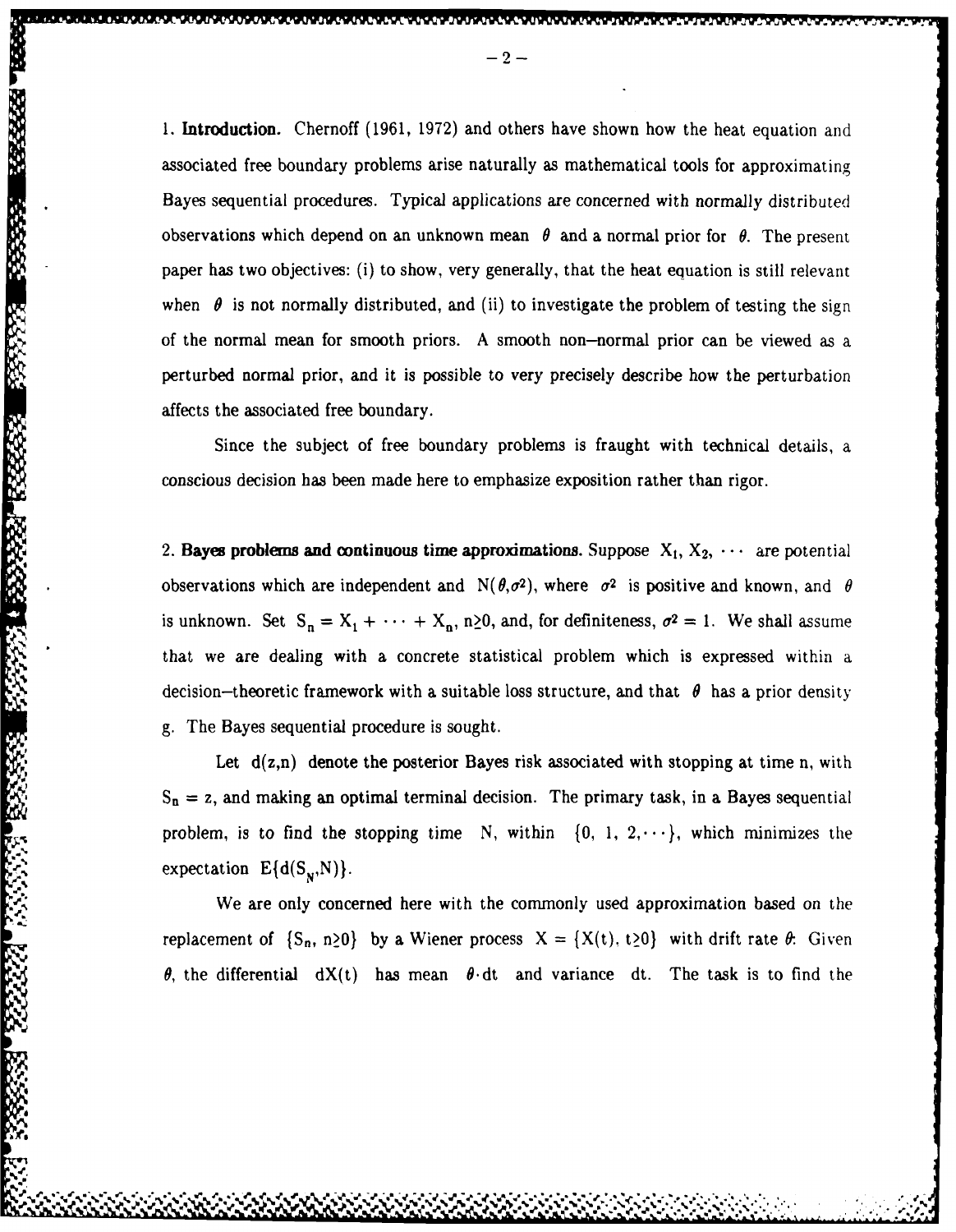stopping time  $r$  in  $[0,\infty)$  which minimizes  $E\{d(X(\tau),\tau)\}\)$ . Such problems can be viewed as Markovian, with states (x,t), and the search for optimality can be viewed as a search for an "optimal continuation set" C in the  $(x,t)$  plane: The optimal stopping time  $\tau = \tau(x,t)$ is the first time that X reaches the boundary of C if  $(x,t)$  is in C. And it is simply t otherwise.

Let  $b(x,t) := E\{d(X(\tau),\tau)\}\)$ , represent the minimal Bayes risk that can be achieved by stopping optimally starting from state  $(x,t)$ . The same argument as that used by Chernoff (1972, p. 92) can be used to show that it satisfies a diffusion equation:

(1) 
$$
b_{xx} + 2\varphi(x,t) \cdot b_x + 2b_t = 0, (x,t) \in C,
$$

where

(2) 
$$
\varphi(x,t) := E\{\theta|X(t)=x\} = \frac{\int_{-\infty}^{\infty} \theta \exp\{x\theta - t\theta^2/2\} g(\theta) d\theta}{\int_{-\infty}^{\infty} \exp\{x\theta - t\theta^2/2\} g(\theta) d\theta}.
$$

And, with the possible exception of certain points of singularity, the boundary conditions And, with the possible exception of certain points of singularity, the boundary conditions<br>  $\begin{array}{ccc}\n\bullet \\
\bullet \\
\bullet \\
\bullet\n\end{array}$ <br>
(3)  $\begin{array}{ccc}\n\bullet & \bullet \\
\bullet & \bullet \\
\bullet & \bullet\n\end{array}$ <br>  $\begin{array}{ccc}\n\bullet & \bullet \\
\bullet & \bullet \\
\bullet & \bullet\n\end{array}$ 

$$
(3) \t b = d, \t b_x = d_x, b_t = d_t
$$

hold on the boundary of C. Frequently, equation (1) and the first two conditions in (3) jointly determine the function b and the set C. But these conditions do not always guarantee a unique solution.

We note in passing that the ratio in (2) is meaningful for  $t > 0$  even when the prior g lacks a finite first moment.

3. Chernofls negative s **scale.** It is a standard practice to assume that the prior g is

S'.

-073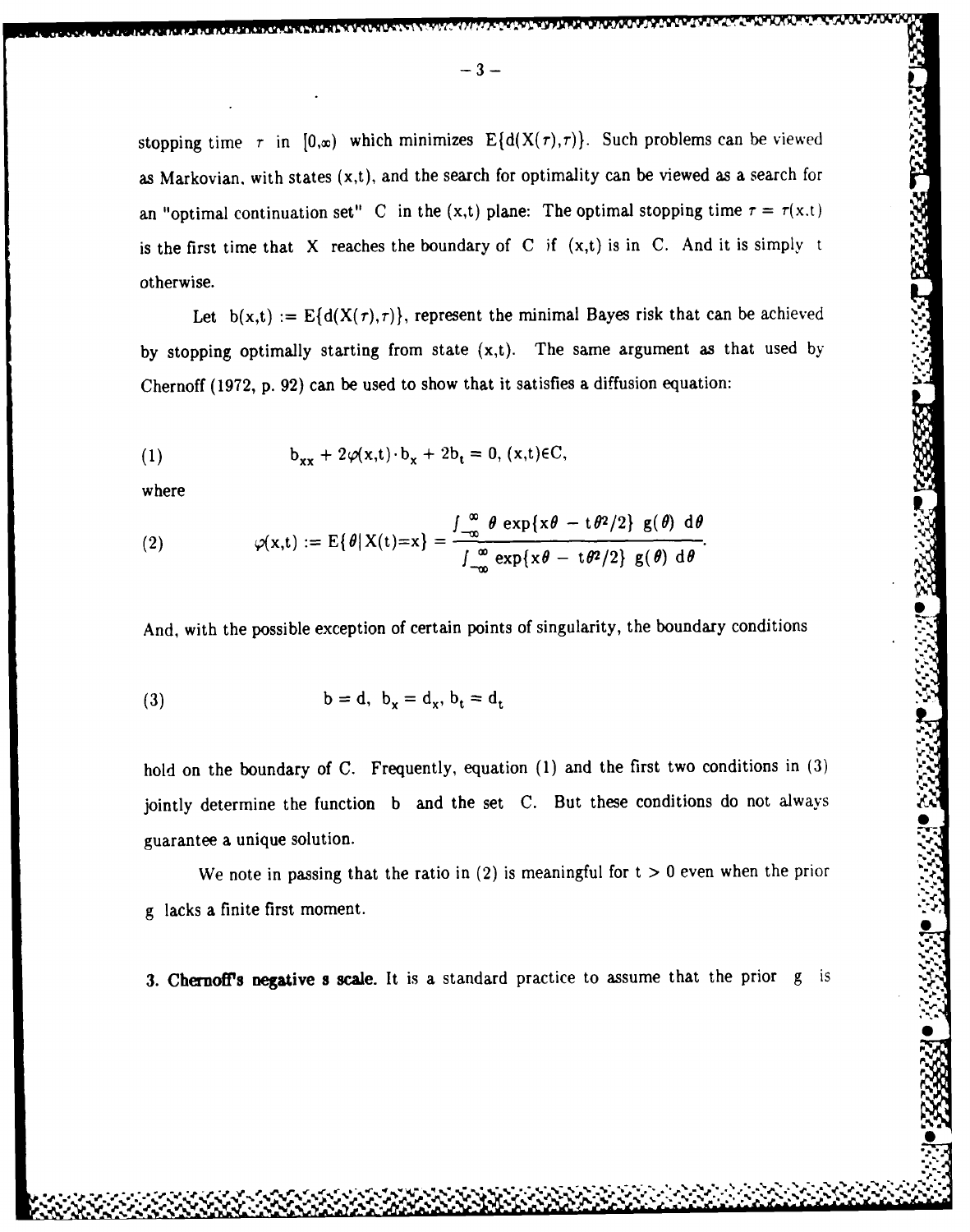normal with some known mean  $\mu_0$  and variance  $\sigma_0^2$ . This makes the marginal distribution of X Gaussian but something other than a Wiener process with drift. It does not make equation (1) particularly attractive to work with. For this reason, Chernoff (1972) and others have found it more convenient to work with the posterior mean process  $Y = \{Y(s), 0 < s \leq \sigma_0^2\}$ , defined by

(4) 
$$
Y(s) = E\{\theta | X(t)\} = (X(t) + \mu_0/\sigma_0^2)/(t + \sigma_0^{-2}),
$$

where  $s = 1/(t + \sigma_0^{-2})$  is the posterior variance at time t. Then Y is a Brownian motion evolving backwards in time, as measured in s (hence the name "negative s scale"). And  $b(x,t)$ , when described as a function of  $(y,s)$ , satisfies the much more familiar heat equation  $u_{yy} = 2u_s$ , and boundary conditions comparable to those in (3). A frequent additional advantage is that  $Y(s)$  is statistically more relevant than  $X(t)$ . I.e.,  $d(x,t)$  is more naturally described as a function of  $(y,s)$ .

**-.,S**

**-'P**

If the prior  $g$  is non-Gaussian, the marginal distribution of  $X$  is non-Gaussian. Moreover, the posterior mean is non-Gaussian, and it no longer assumes the simple linear form shown in (4).

The loss of the linear form is unfortunate; for it is the reason Y is a Brownian motion. It will be seen in the next section that it is possible to continue to work with a variant of this linear form. We will be content here with pointing out that the posterior mean is approximately equal to a linear form when  $t$  is large and the prior  $g$  is sufficiently smooth: It can be shown that  $(t+c)E{\lbrace \theta | X(t) \rbrace} - (X(t)+a)$  is a convergent martingale, for arbitrary constants a and c, whenever g is continuously differentiable, in which case the limit equals  $g'(\theta)/g(\theta) - a + c\theta$  a.s. A linear form will be used, as a mathematical convenience, when we consider the problem of testing the sign of the normal

• m **P** ? **/** W'' I . .. . . ? . - **' -**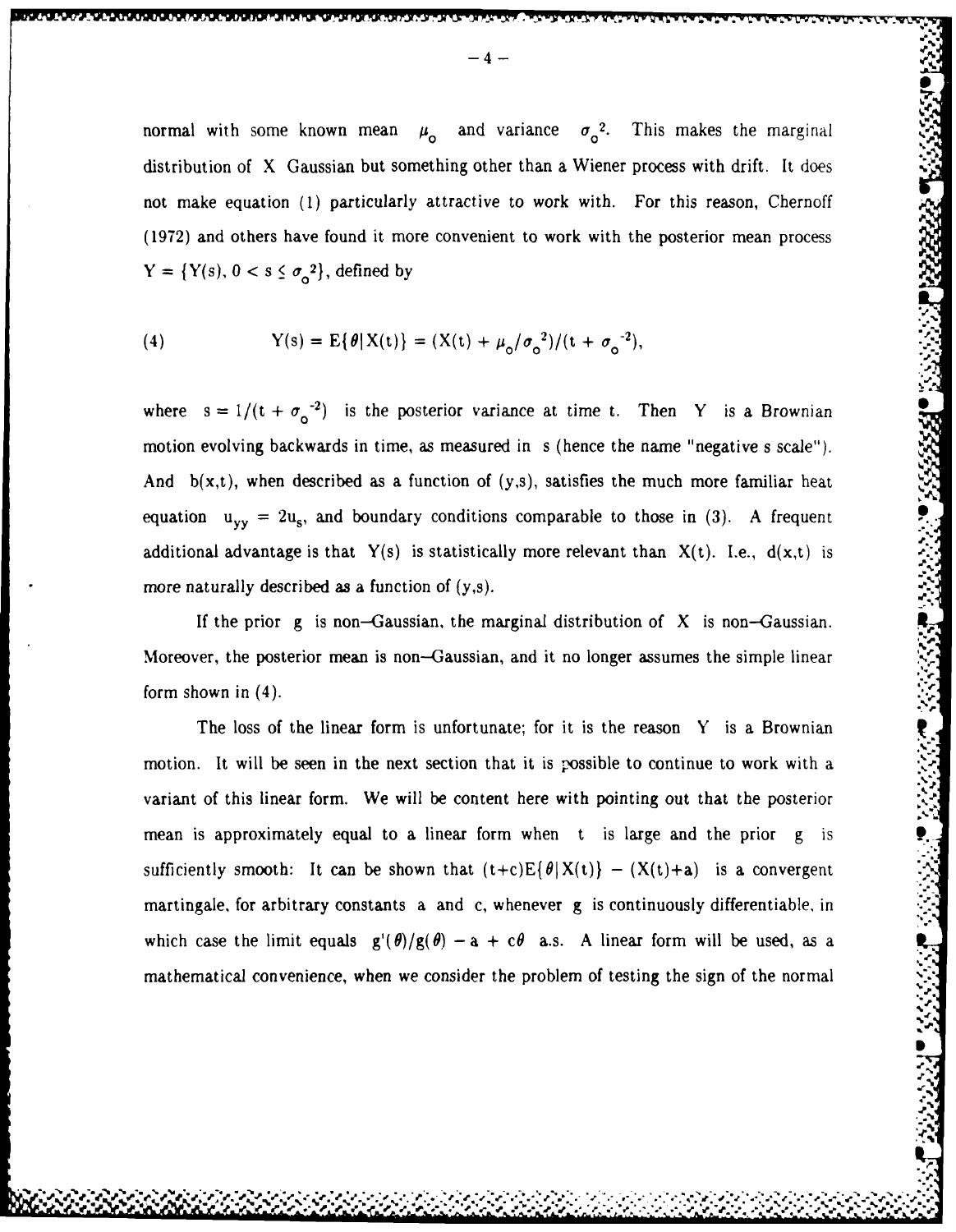mean. The results so obtained will need to be restated in the coordinate system of the posterior mean before meaningful comparisons can be made with Chernoff's results for normal priors.

4. Transformations. We are concerned here with transformations of b which satisfy the heat equation  $u_{xx} = 2u_t$ . We start with a transformation which satisfies the backward heat equation  $u_{xx} = -2u_t$ :

.1"\*

Theorem **1.** *The function* **\*|**

(5) 
$$
b^{\text{T}}(x,t) := b(x,t) \cdot \psi(x,t)
$$

**satisfies the backward heat equation in C, where** 

(6) 
$$
\psi(x,t) := \int_{-\infty}^{\infty} \exp\{x\theta - t\theta^2/2\} g(\theta) d\theta.
$$

The proof follows by direct calculations.

Now set

$$
\overline{d}^{\!\top}(x,t):=d(x,t)\cdot\psi(x,t).
$$

The functions  $\overrightarrow{b}$  and  $\overrightarrow{d}$  can be viewed as surrogates for b and d, respectively: Instead of trying to solve the free boundary problem represented by equation (1) with<br>boundary conditions (3), one may solve an equivalent problem using the surrogates b<br>and d<sup>\*</sup>.<br>What we have done can be understood from boundary conditions (3), one may solve an equivalent problem using the surrogates **h** and **d.**

What we have done can be understood from a probabilistic perspective as well: The transformation corresponds to a change of probability measures with  $\psi(X(t),t)$  equal to the Radon-Nikodym derivative  $dP/dP^*$  for the (current) sigma-field  $\sigma\{X(u): u \le t\}$ .

**% % % % % .%**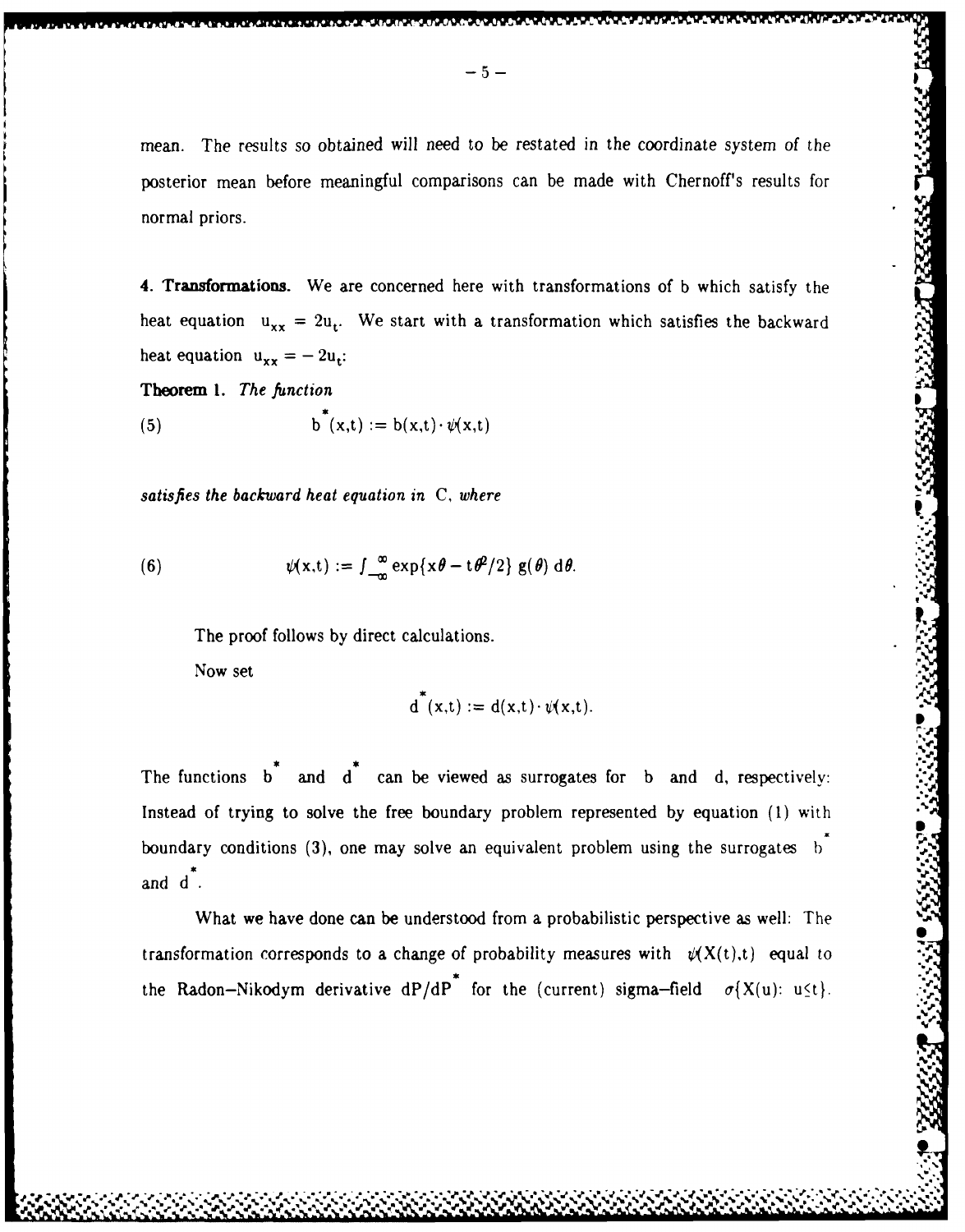Under the new probability measure  $P^*$ , X is a Brownian motion,  $d^*$  and  $b^*$  are the proper analogues of d and b respectively, and the proper analogue of  $(1)$  is the backward heat equation.

To get from the backward heat equation to the heat equation, let  $y = (x + a)/(t + a)$ c) and  $s = 1/(t + c)$   $(t > -c)$ , and let C<sup>t</sup> be the image of C in the (y,s) plane, where, for now, a and c are arbitrary constants. Thus,  $x = y/s - a$  and  $t = 1/s - c$ . Further, let  $\phi$  be the standard normal density and  $n(y,s) = s^{-\frac{1}{2}} \phi(y/s^{\frac{1}{2}})$ .

Theorem 2. The function

(7) 
$$
b^{*}(y,s) := b^{*}(x,t) \cdot n(y,s),
$$

satisfies the heat equation in the variables (y,s) within C'.

Again the proof follows by direct calculations. And again a probabilistic interpretation can be given: Assume  $X = \{X(t), t\geq0\}$  is standard Brownian motion under the probability measure  $P^*$ , and  $c > 0$ . Then the process  $Y = \{Y(s) = (X(t) + a)/(t + a)\}$ c),  $0 < s \leq 1/c$ } is Brownian motion in reverse time s, under a probability measure  $P^{**}$ , if for each s, the Radon-Nikodym derivative  $dP^*/dP^{**}$  for the (current) sigma-field  $\sigma\{Y(u): s\leq u\leq 1/c\}$  is proportional to n(Y(s),s). (The coefficient of proportionality equals  $[{\rm c \cdot n(a,c)}]^{-1}$ .)

○ ○ ● アメリングアン

Theorems 1 and 2 together vield the formula

$$
(8) \t\t\t b^{-1}(y,s) = b(x,t) \cdot \int_{-\infty}^{\infty} n(y-\theta,s) \cdot e^{-a\theta + C\theta^2/2} g(\theta) d\theta.
$$

Again, each solution of the original free boundary problem can be described,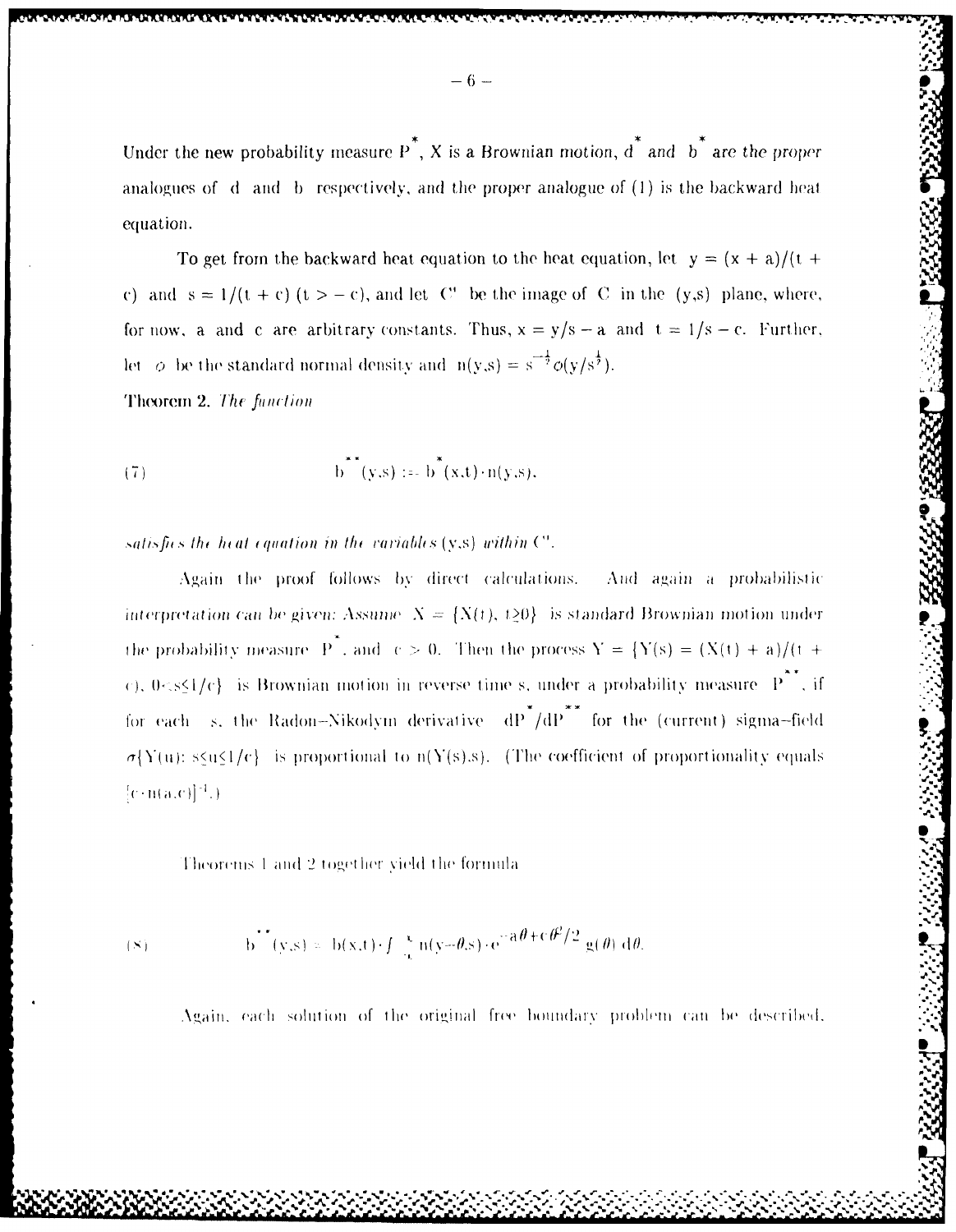equivalently, in terms of surrogates, b<sup>\*\*\*</sup> and

いこうしょうしょう こうこうしょう しょうしょう アイディング アイディスク しょうしょう

(9) 
$$
d^{**}(y,s) = d(x,t) \cdot \int_{-\infty}^{\infty} n(y-\theta,s) \cdot e^{-a\theta + c\theta^2/2} g(\theta) d\theta.
$$

While a particular solution b, so found, may not be the solution sought for the sequential Bayes problem, one of the obtainable solutions in the  $(y,s)$  plane will, necessarily, correspond to the sequential Bayes problem; there is a simple one-to-one correspondence between solutions in the two spaces.

Notice that the original problem has been converted into an equivalent problem in the context of Chernoff's negative s scale described in Section 3. This has several advantages. An obvious advantage is that the heat equation has been widely studied by probabilists and statisticians. Many solutions are known, and these can be used to obtain asymptotic expansions and other analytic approximations to the solution of the free boundary problem. Another convenience is that Chernoff and Petkau (1984, 1986) have developed numerical algorithms for the negative s scale which find  $b^*$  and  $C^*$ , for quite general functions  $\overrightarrow{d}$ . A final potential advantage is that one is able to place a large family of optimal stopping problems within a common context; each prior g contributes a member. This invites new types of comparisons. An example of this is given in the next section.

It is now a quick matter to completely recover Chernoff's framework when the prior g is normal  $N(\mu_o, \sigma_o^2)$ : Simply set  $a = \mu_o / \sigma_o^2$  and  $c = 1/\sigma_o^2$ . Then (8) and (9) become  $\overline{b}^*(y,s) = n(\mu_0, \sigma_0^2) \cdot b(x,t)$  and  $\overline{d}^*(y,s) = n(\mu_0, \sigma_0^2) \cdot d(x,t)$ , respectively. The positive constant  $n(\mu_0, \sigma_0^2)$  contributes nothing of significance to the problem, and can simply be dropped. So, effectively, we are concerned with the transformation  $d^{**}(y.s) = d(x.t)$ . where  $y = (x + \mu_0/\sigma_0^2)/(t + \sigma_0^{-2})$  and  $s = 1/(t + \sigma_0^{-2})$ , and we seek a suitable solution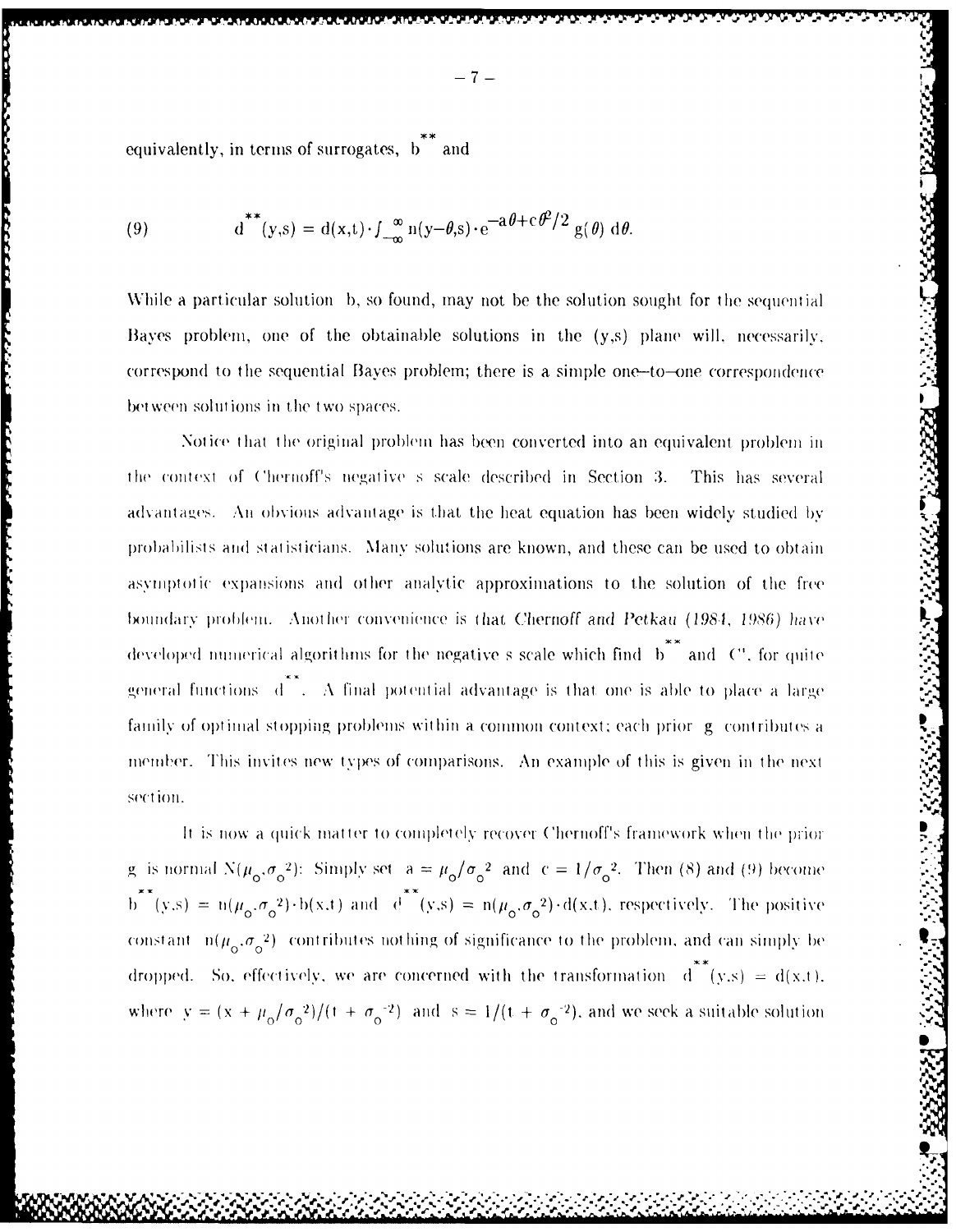$b^{\bullet\bullet}$  (y,s) of the heat equation. Chernoff, by focusing attention on the posterior mean process (4), reaches the same context.

More generally, suppose, for now, the prior g is strictly positive and smooth in the sense that  $\log g(\theta)$  is expressible in a Taylor series expansion:

(10) 
$$
\log g(\theta) = a_0 + a_1 \theta + a_2 \theta^2 / 2 + a_3 \theta^3 / 6 + \cdots
$$

It is convenient to think of  $a_1$  and  $-a_2$  as prior parameters with all the other subscripted a's held fixed except a<sub>0</sub>, which must be chosen to make the integral of g equal to one. Then the posterior density of g given  $X(t) = x$  remains in the family, and it has posterior parameters  $x + a_1$  and  $t - a_2$ . This is a generalization of the normal family, which corresponds to  $a_1 = \mu_0 / \sigma_0^2$  and  $a_2 = -1 / \sigma_0^2$ , with  $a_k = 0$  for  $k \ge 3$ . In general, the integrals in (8) and (9) take the form

$$
\exp(a_0) \cdot \int_{-\infty}^{\infty} n(y-\theta,s) \cdot \exp\left\{a_3\theta^3/6 + a_4\theta^4/24 + \cdots \right\} d\theta
$$

when one sets  $a = a_1$  and  $c = -a_2$ . This makes  $y = (x + a_1)/(t - a_2)$ .

## 5. Testing the sign of **the** drift.

*VXUXa* A - .

334444375

**R'?**

**a**

**5.1. The function**  $d^*(y,s)$ **.** Assume the cost of sampling is one per unit time and the cost due to a wrong assessment of the sign of the drift rate  $\theta$  is  $2k |\theta|$ , where  $k > 0$ . This leads to

$$
d(x,t) = t + 2k \cdot \min\left\{\frac{\int_{-\infty}^{\infty} \theta e^{x\theta - t\theta/2} g(\theta) d\theta}{\int_{-\infty}^{\infty} e^{x\theta - t\theta/2} g(\theta) d\theta}, \frac{\int_{-\infty}^{\infty} |\theta| e^{x\theta - t\theta/2} g(\theta) d\theta}{\int_{-\infty}^{\infty} e^{x\theta - t\theta/2} g(\theta) d\theta}\right\}
$$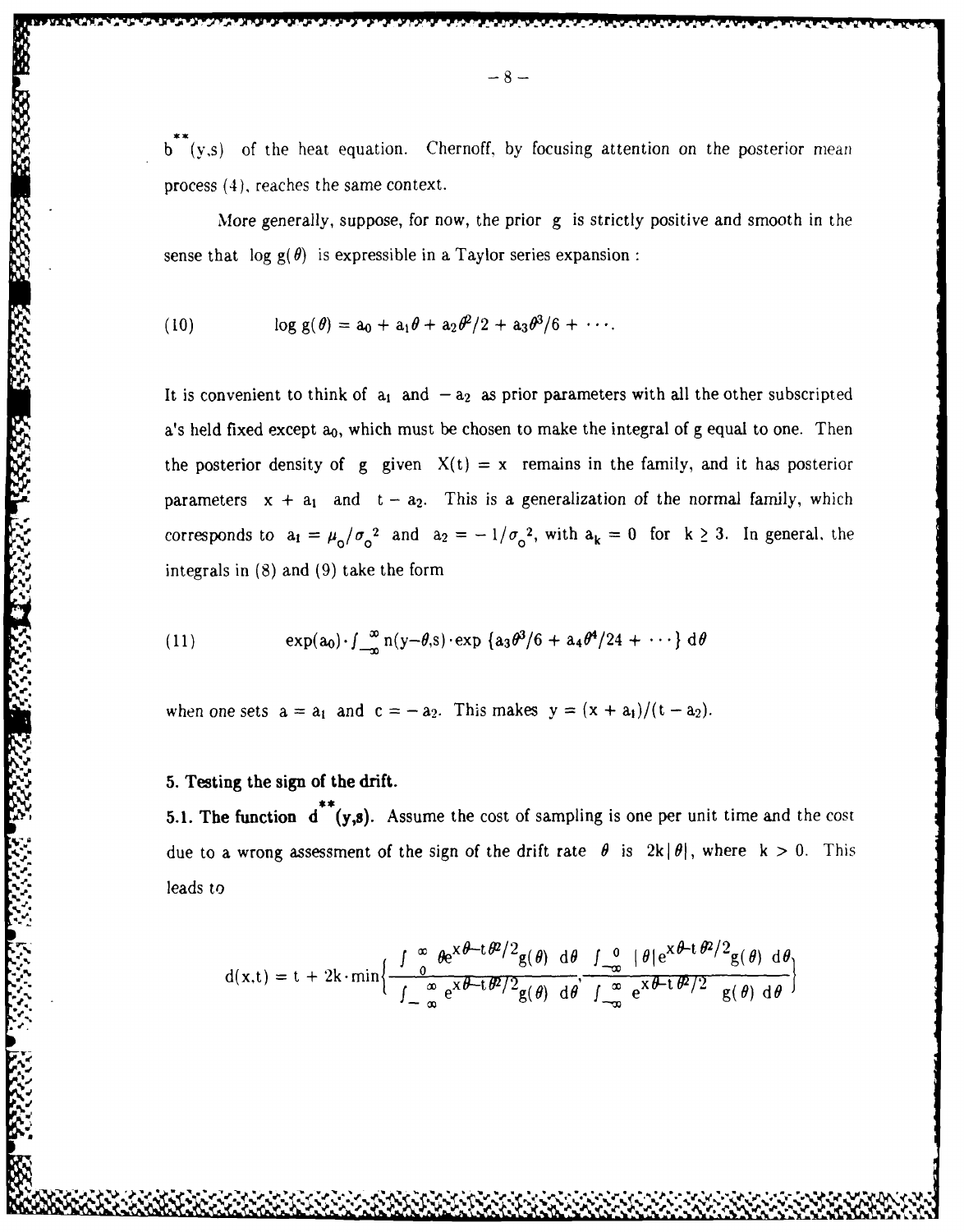$$
d^{**}(y,s) = (s^{-1} + a_2) \int_{-\infty}^{\infty} n(y-\theta,s) e^{-a_1 \theta - a_2 \theta^2} / 2 g(\theta) d\theta +
$$

PRANNA BASSAR I

$$
2\mathbf{k}\cdot\min\left\{\int_0^\infty\theta\cdot\mathbf{n}(\mathbf{y}-\theta,\mathbf{s})e^{-a_1\theta-a_2\theta^2/2}\mathbf{g}(\theta)\,\mathrm{d}\theta,-\int_{-\infty}^0\theta\cdot\mathbf{n}(\mathbf{y}-\theta,\mathbf{s})e^{-a_1\theta-a_2\theta^2/2}\mathbf{g}(\theta)\,\mathrm{d}\theta\right\}.
$$

Before proceeding, we shall find it convenient to subtract away a solution of the heat equation,  $\int_{-\infty}^{\infty} (a_2+k |\theta|)n(y-\theta,s)e^{-a_1\theta-a_2\theta^2/2}g(\theta) d\theta$ , and then tc <sup>-l</sup>ivide by the positive constant  $e^{a_0}$ , which will not affect the boundary of C'. (This particular solution is defined for  $0 < s < \infty$  if  $a_2 \ge 0$ , and for  $0 < s < -a_2^{-1}$  if  $a_2 < 0$ .) *Keeping the same notation*. as a convenience, we obtain

(12) 
$$
d^{**}(y,s) = s^{-1} \int_{-\infty}^{\infty} n(y-\theta,s)e^{-a_0-a_1\theta-a_2\theta^2/2}g(\theta) d\theta
$$

$$
-k \cdot | \int_{-\infty}^{\infty} \theta \cdot n(y-\theta,s) e^{-a_0-a_1\theta-a_2\theta^2/2} g(\theta) d\theta |.
$$

Using the fact that the function  $\psi_x(x,t) = \int_{-\infty}^{\infty} \theta \cdot \exp\{x\theta - t\theta^2/2\}$  g( $\theta$ ) d $\theta$ , is monotone in  $x$ , one can show that the second integral in  $(12)$  vanishes along a line  $(y_0(s),s)$ . It is positive above the line and negative below. It can be argued, along the lines of Sobel (1953), that the continuation region  $C'$  assumes the form  $\{(y,s): y^-(s) < y <$  $y^*(s)$ ,  $s > 0$ } with  $(y_o(s),s)$  inside C'. One of our main objectives is to describe the asymptotic form of the boundaries  $y^{\pm}(s)$  as s goes to zero. It can be shown that

$$
\alpha_{0}(\rho) = -a_{3}\rho^{3}/2 - a_{5}\rho^{5}/8 - (a_{7} + 20a_{3}a_{4})\rho^{7}/48 - O(\rho^{9}) \text{ as } s \to 0,
$$

and

*P-7-P- 77- %* **-0 7 -7 W-T** \*\*,%7Tr **t .-**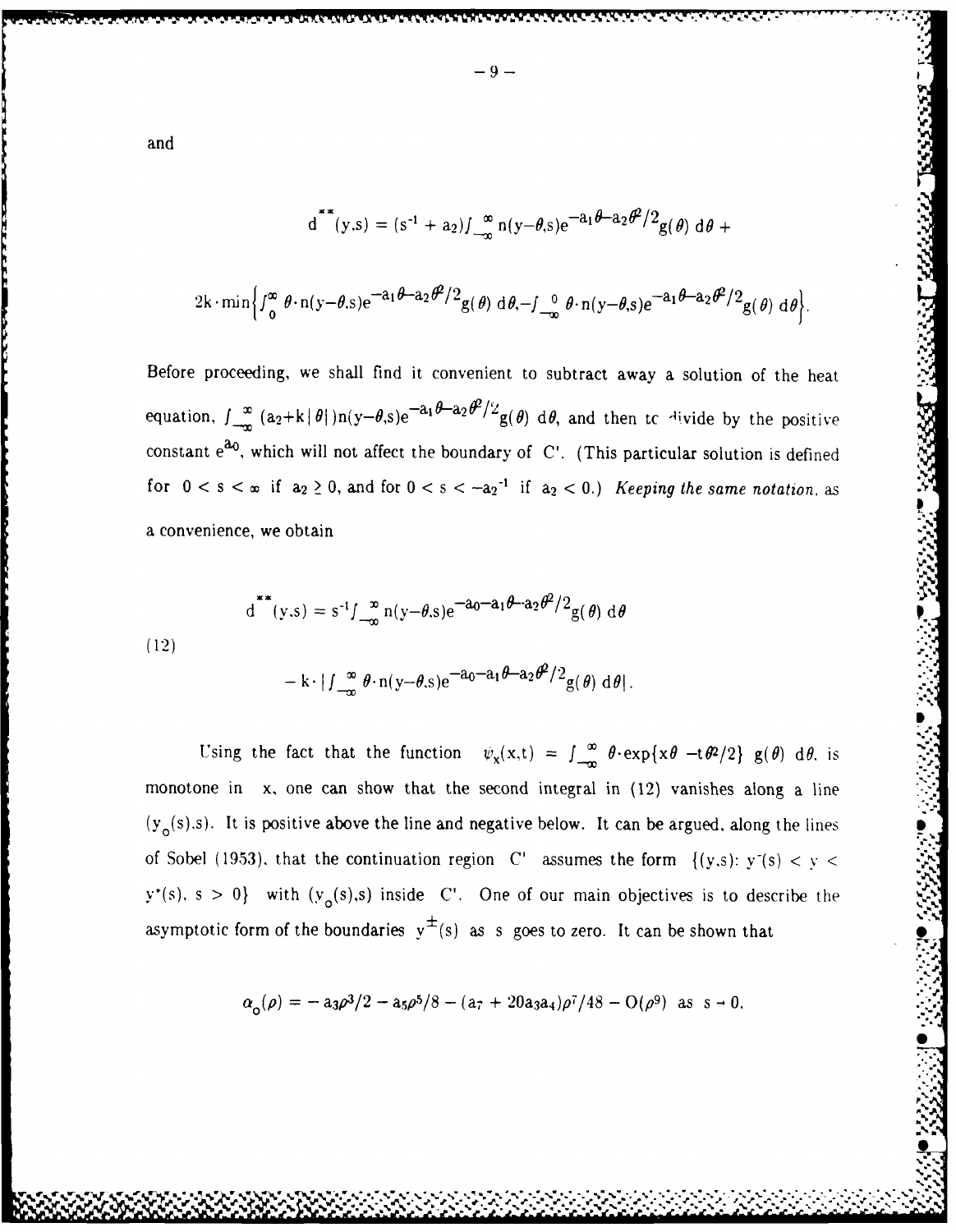where  $\alpha_0(\rho) := y_0(s) s^{-\frac{1}{2}}$  and  $\rho := s^{\frac{1}{2}}$ . This function is identically zero when  $e^{-a_1 \theta} g(\theta)$ is an even function, and, hence, for all normal priors.

5.2 Expansions of d<sup>\*\*</sup>. Let  $\alpha := y s^{-\frac{1}{2}}$  and let  $r! \mu_r(\alpha)$  be the r-th moment of a standard normal random variable about  $-\alpha$ , i.e.,  $\mu_r(\alpha) = \int_{-\infty}^{\infty} \phi(u)(u+\alpha)^r du/r!$ . Thus  $\mu_0(\alpha) = 1$ .  $\mu_1(\alpha) = \alpha$ , and  $\mu_r(\alpha) = (\mu_{r-1}'(\alpha) + \alpha \cdot \mu_{r-1}(\alpha))/r$  for  $r = 1, 2, \cdots$ . It is useful to know that  $\mu_r(\alpha)\rho^r$  satisfies the heat equation in the variables (y,s).

A preliminary step is to expand the function  $d^{**}$  in terms of the  $\mu_r(\alpha)$ 's and powers of  $\rho$ : For bounded  $\alpha$ , as  $\rho$  goes to zero.

$$
\int_{-\infty}^{\infty} n(y-\theta,s) \cdot e^{-a_0-a_1\theta-a_2\theta^2/2} \cdot g(\theta) d\theta
$$
  
\n
$$
\sim \int_{\left|\theta\right| \leq \rho^{\frac{1}{2}}} n(y-\theta,s) \cdot e^{-a_0-a_1\theta-a_2\theta^2/2} \cdot g(\theta) d\theta
$$
  
\n
$$
= \int_{\left|\theta\right| \leq \rho^{\frac{1}{2}}} n(y-\theta,s) \cdot e^{a_3\theta^3/6 + a_4\theta^4/24 + \cdots} d\theta
$$
  
\n
$$
= \int_{\left|\theta\right| \leq \rho^{\frac{1}{2}}} n(y-\theta,s) \cdot \left\{1 + a_3\theta^3/6 + a_4\theta^4/24 + \cdots\right\} d\theta
$$
  
\n
$$
\sim \int_{-\infty}^{\infty} n(y-\theta,s) \cdot \left\{1 + a_3\theta^3/6 + a_4\theta^4/24 + \cdots\right\} d\theta
$$
  
\n
$$
= c_0\mu_0(\alpha) + c_1\mu_1(\alpha)\rho + c_2\mu_2(\alpha)\rho^2 + c_3\mu_3(\alpha)\rho^3 + \cdots,
$$

where

 $c_0 = 1$ ,  $c_1 = c_2 = 0$ ,  $c_3 = a_3$ ,  $c_4 = a_4$ ,  $c_5 = a_5$ ,  $c_6 = a_6 + 10a_3^2$ ,  $c_7 = a_7 + 35a_3a_4$ ,  $c_8 = a_8 + 35a_4^2 + 56a_3a_5$ ,  $c_9 = a_9 + 84a_3a_6 + 126a_4a_5 + 280a_3^3$  $c_{10} = a_{10} + 120a_3a_7 + 126a_5^2 + 210a_4a_6 + 2100a_3^2a_4.$ 

The deletion of the set  $\{|\theta| > \rho^{\frac{1}{2}}\}$  from the range of integration, and its subsequent reinsertion, contribute negligible terms of order  $e^{-1/(4\rho)}$ . Likewise, one obtains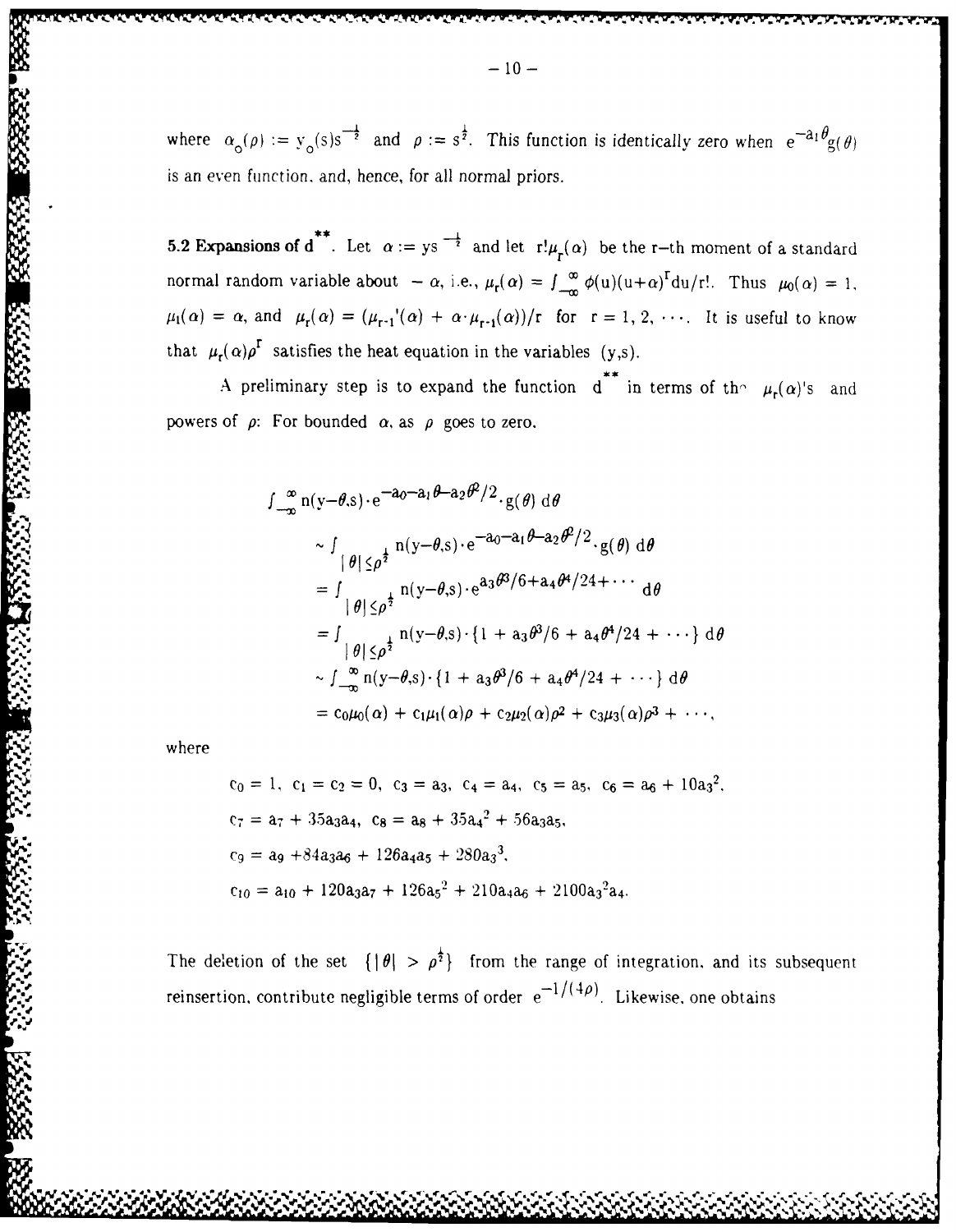$$
\int_{-\infty}^{\infty} \theta \cdot n(y-\theta,s) \cdot e^{-a_0-a_1\theta-a_2\theta^2/2} \cdot g(\theta) d\theta
$$
  
 
$$
\sim c_0\mu_1(\alpha)\rho + 2c_1\mu_2(\alpha)\rho^2 + 3c_2\mu_3(\alpha)\rho^3 + \cdots,
$$

and, hence, **with a set of the set of the set of the set of the set of the set of the set of the set of the set of the set of the set of the set of the set of the set of the set of the set of the set of the set of the set** 

(13) 
$$
d^{**}(y,s) \sim \mu_0(\alpha)\rho^{-2} + \sum_{r \geq 1} [c_{r+2}\mu_{r+2}(\alpha) \pm \text{rk}c_{r-1}\mu_r(\alpha)]\rho^r,
$$

where the sum includes a finite number of consecutive terms. The upper and lower signs in "  $\neq$  " are applicable above and below the line  $\alpha_0(\rho)$ , respectively.

 $d^{**}(y,s) \sim \mu_0(\alpha)\rho^{-2} + \sum_{r\geq 1} [c_{r+2}\mu_{r+2}(\alpha) * rkc_{r-1}\mu_r(\alpha)]\rho^r$ ,<br>the sum includes a finite number of consecutive terms. The upper and lower signs in<br>are applicable above and below the line  $\alpha_0(\rho)$ , respectively.<br>Note of  $\rho$ , respectively. The same must be true for the expansion of  $b^*$ . The presence in (13) of a negative second power of  $\rho$  forces us to say something more about solutions of the heat equation.

**5.3 Special solutions of the heat equation:** For any integer r,  $V_r(\alpha)\rho^r$  is a separable solution of the heat equation (in y and s) if  $V_r$  satisfies

(14) 
$$
V_{r}''(\alpha) + \alpha \cdot V_{r}'(\alpha) = r \cdot V_{r}(\alpha).
$$

The even and odd solutions of  $(14)$  are, respectively:

$$
G_r(\alpha) = 1 + \frac{r}{2} \cdot \alpha^2 + \frac{r(r-2)}{24} \cdot \alpha^4 + \cdots + \frac{r(r-2) \cdots (r-2n+2)}{(2n)!} \cdot \alpha^{2n} + \cdots,
$$

and  $\mathbf{P}_{\cdot}$ 

$$
H_r(\alpha) = \alpha + \frac{r-1}{6} \cdot \alpha^3 + \frac{(r-1)(r-3)}{120} \cdot \alpha^5 + \cdots + \frac{(r-1)(r-3) \cdots (r-2n+1)}{(2n+1)!} \cdot \alpha^{2n+1} + \cdots
$$

**..**

**:-S.**

, **"S**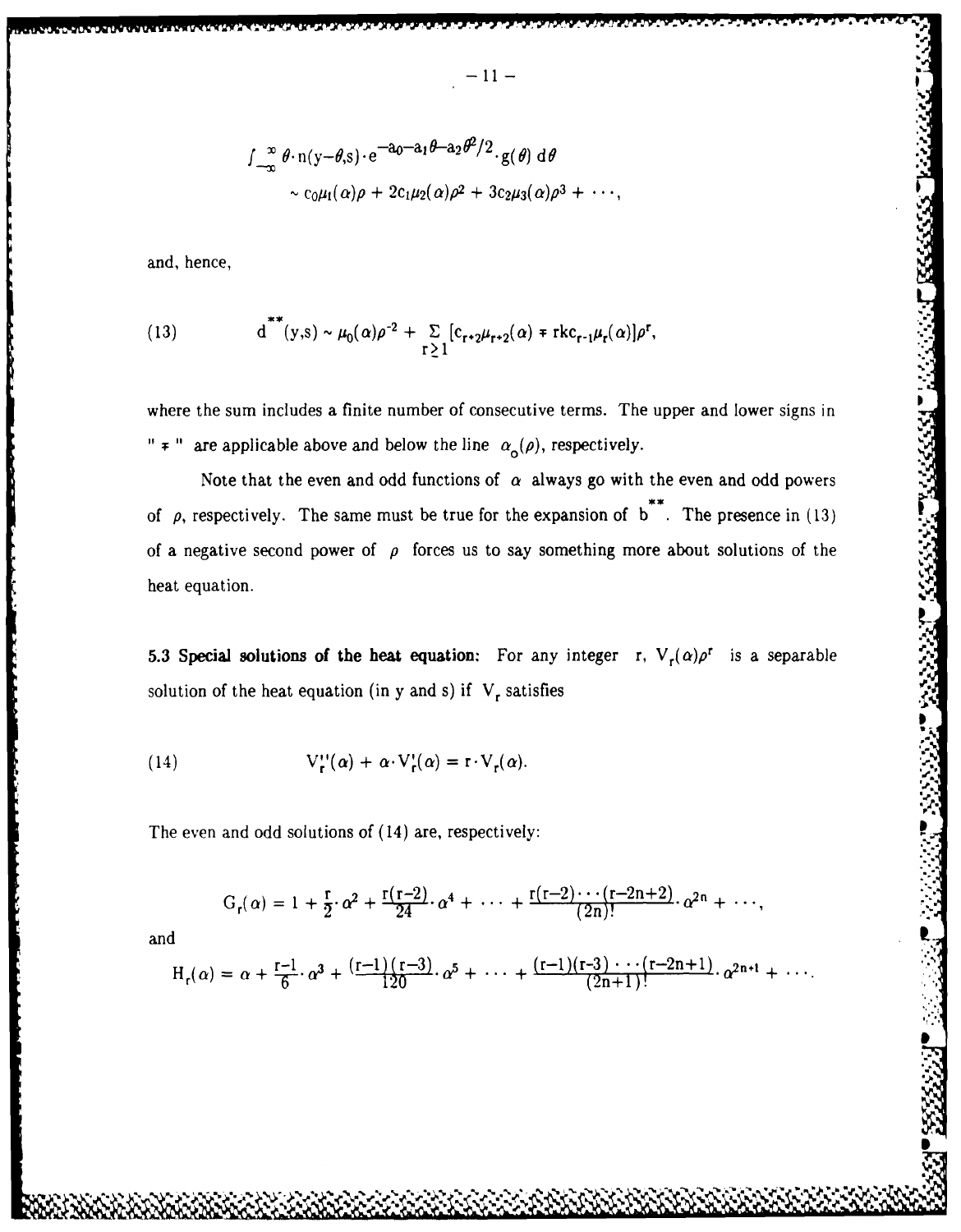The function  $\mu_r(\alpha)$  is a multiple of  $G_r(\alpha)$  when r is an even integer, and a multiple of  $H_r(\alpha)$  when r is odd (r = 0,1,2, ...). For notational convenience, we will let  $\mu_{-2}(\alpha) = G_{-2}(\alpha) = 1 - 2\alpha^2/2 + 2 \cdot 4\alpha^4/24 - \cdots$  and  $\mu_{-1}(\alpha) = H_{-1}(\alpha) = \alpha - 2\alpha^3/6$  $2.4 \alpha^5 / 120 - \cdots$ 

We shall seek an asymptotic solution for  $b^*$  of the general form

(15) 
$$
b^{**}(y,s) \sim \sum_{r \geq -2} u_r \mu_r(\alpha) \rho^r,
$$

where, again, the sum includes a finite number of consecutive terms, and the  $u_t$ 's are constants which are to be determined from the boundary conditions. where, again, the sum includes a finite number of consecutive terms, and the  $u_r$ 's are<br>
constants which are to be determined from the boundary conditions.<br>
5.4 Four boundary conditions: Two boundary conditions are descri

expansion of  $\int_{0}^{**}$  with the presumed form of the expansion of  $\int_{0}^{**}$ . This yields

**PS**

**ACCESSIVE AND ACCESS AND ACCESS** 

$$
(u_{-2}\mu_{-2}(\alpha)-1)\rho^{-2}+u_{-1}\mu_{-1}(\alpha)\rho^{-1}+u_0\mu_0(\alpha)
$$

(16)

$$
+\sum_{r\geq 1}[(u_r\pm \mathrm{rk} c_{r-1})\mu_r(\alpha)-c_{r+2}\mu_{r+2}(\alpha)]\rho^r=0,
$$

where "  $\star$  " refers to the upper and lower boundaries  $y^{\pm}(s)$ , respectively. This is to hold when  $\alpha = \alpha^{\pm}(s) := y^{\pm}(s) s^{-\frac{1}{2}}$ . The further requirement that  $d_{y}^{**}$  and  $b_{y}^{**}$  should be equal on the boundaries can be incorporated by differentiating (16) with respect to  $\alpha$ :

$$
u_{-2}\mu_{-2}(\alpha)\rho^{-2} + u_{-1}\mu_{-1}(\alpha)\rho^{-1} + \sum_{r \geq 1} [(u_r \pm \text{rk}c_{r-1})\mu_r(\alpha) - c_{r+2}\mu_{r+2}(\alpha)]\rho^r = 0.
$$

Since  $\mu_r' = \mu_{r-1}$  ( $r = -1, 1, 2, 3, \cdots$ ), this becomes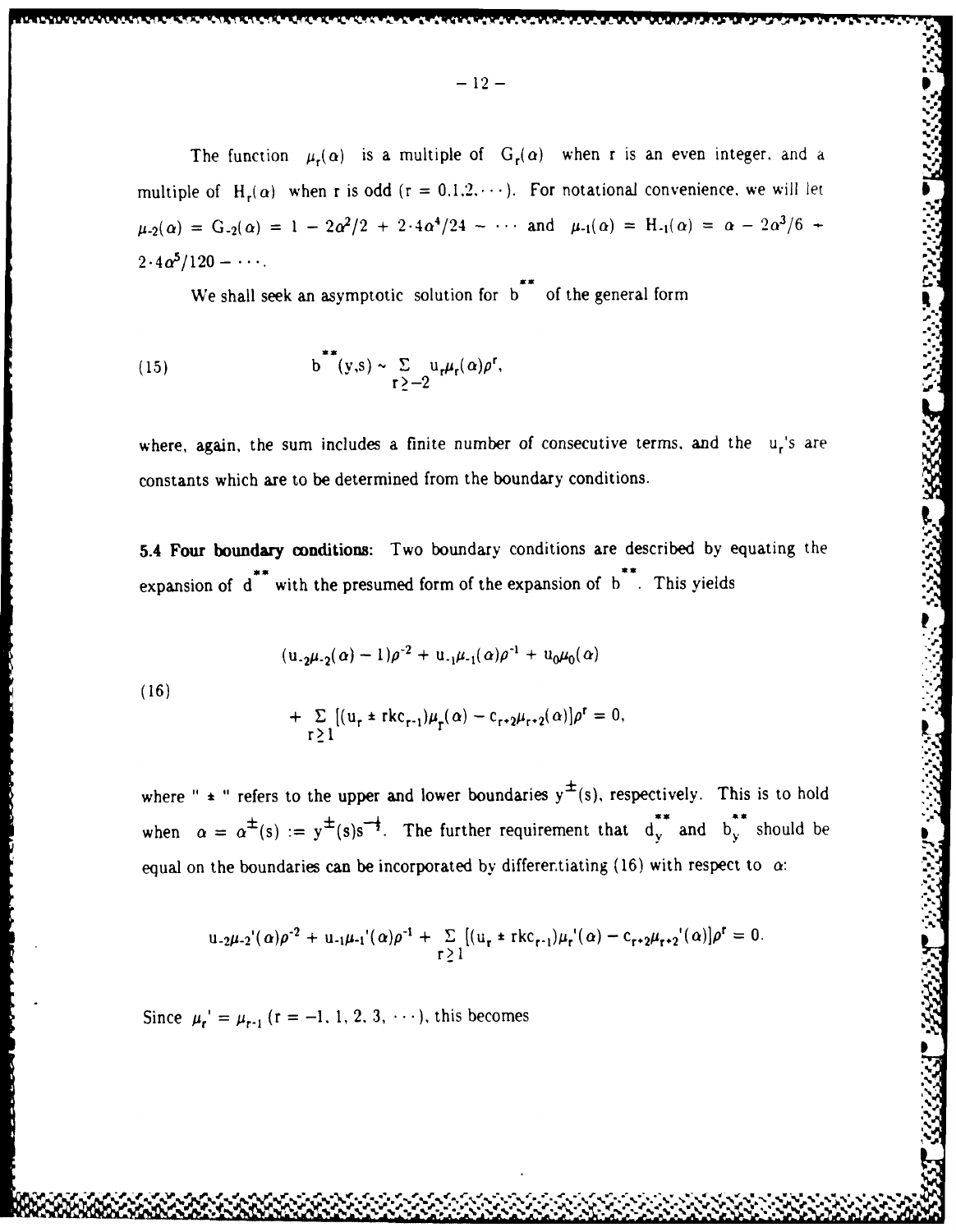(17) 
$$
u_{-2}\mu_{-3}(\alpha)\rho^{-2} + u_{-1}\mu_{-2}(\alpha)\rho^{-1} + \sum_{r \geq 1} [(u_r \pm \text{rk}c_{r-1})\mu_{r-1}(\alpha) - c_{r+2}\mu_{r+1}(\alpha)]\rho^r = 0,
$$

where  $\mu_{-3}(\alpha) := \mu_{-2}'(\alpha) = -2\alpha + 2 \cdot 4\alpha^3/6 - 2 \cdot 4 \cdot 6\alpha^5/120 + \cdots$ 

**5.5 The expansions of**  $\alpha^{\pm}$ **.** Following Chernoff (1972, p. 99), we anticipate that the boundary functions  $\alpha^{\pm}(s)$  have a general asymptotic form

(18) 
$$
\alpha^{\pm}(s) \sim b_3^{\pm} \rho^3 + b_4^{\pm} \rho^4 + b_5^{\pm} \rho^5 + \cdots
$$

The constants  $b_i^{\pm}$  and the coefficients  $u_r$  are determined by the boundary conditions. The details are messy but the idea is quite simple: One replaces  $\alpha$  everywhere in (16) and (17) by the presumed form of the asymptotic expansions of  $\alpha^{\pm}(s)$  given in (18). This yields four series in  $\rho$  which can be viewed as being identically equal to zero. By setting the coefficients of the powers of  $\rho$  equal to zero, one obtains a system of equations which can be solved to yield the coefficients  $u_r$  ( $r = -2, -1, 0, \cdots$ ) and  $b_j^{\pm}$  ( $j = 3, 4, \cdots$ ). One finds: **"1**

$$
u_{-2} = 1, u_{-1} = u_0 = 0, u_1 = -a_3/2, u_2 = a_4/4, u_3 = -a_5/4,
$$
  
\n
$$
u_4 = (a_6 - 2a_3^2 - 12k^2)/6, u_5 = -(a_7 + 11a_3a_4)/6, u_6 = (a_8 + 8a_3a_5 + 35a_4^2)/8,
$$
  
\n
$$
u_7 = -(a_9 + 36a_3a_6 + 72a_3^3 + 78a_4a_5)/8 - 38k^2a_3,
$$
  
\n
$$
u_8 = (a_{10} + 40a_3a_7 + 66a_5^2 + 210a_4a_6 + 380a_3^2a_4)/10 - 108k^2a_4,
$$

$$
b_4^{\pm} = b_6^{\pm} = b_8^{\pm} = \cdots = 0, \ b_3^{\pm} = -a_3/2 \pm k/2,
$$
  
\n
$$
b_5^{\pm} = -a_5/8, \ b_7^{\pm} = -(a_7 + 20a_3a_4)/48 \pm ka_4/4,
$$
  
\n
$$
b_9^{\pm} = -(a_9 + 56a_3a_6 + 96a_4a_5 + 96a_3^3)/384 \pm k(a_6 + 4a_3^2)/16 + k^2a_3/24 \pm k^3/6
$$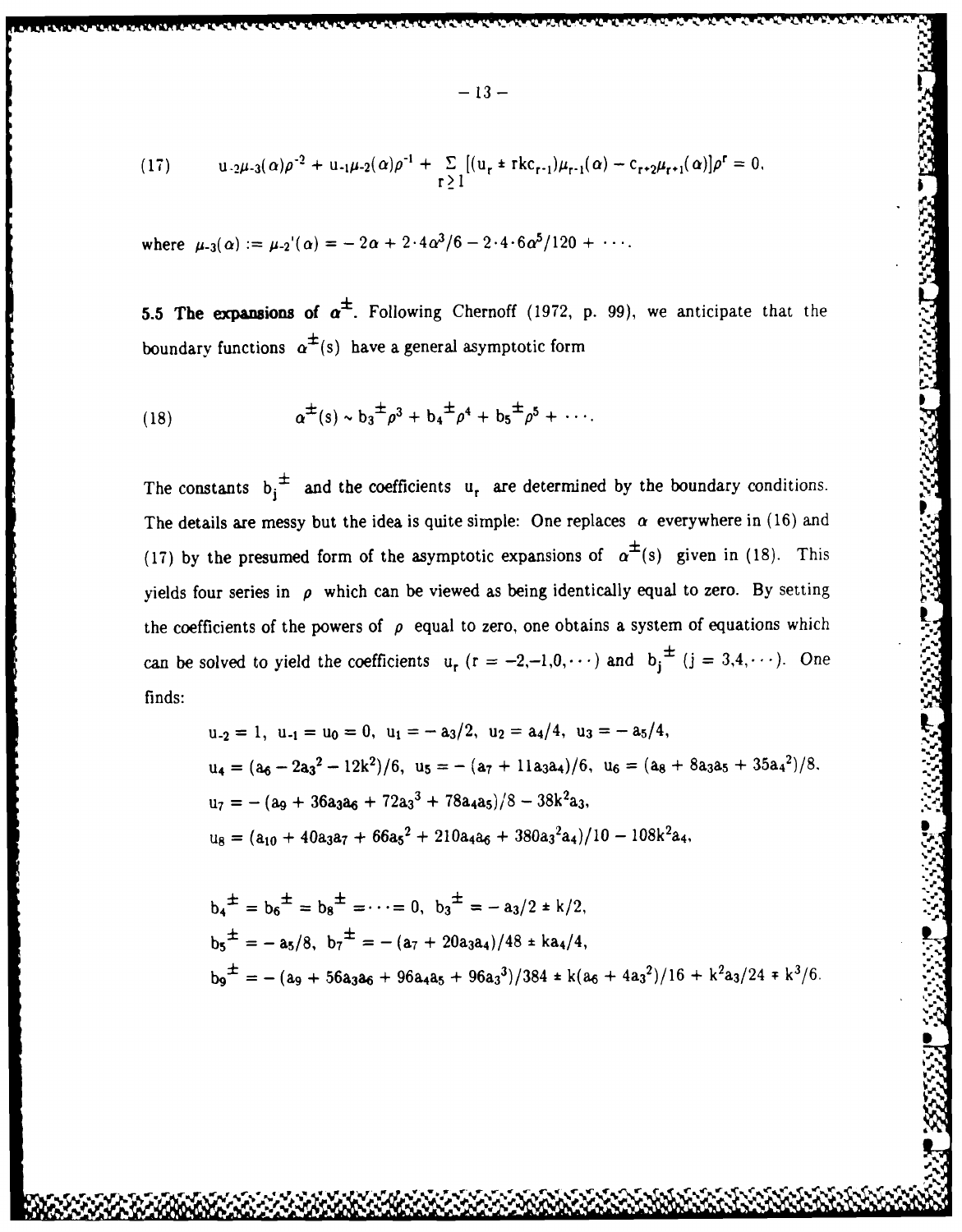**5.6** Expansions in the coordinate system of the posterior mean. In order to clearly interpret (and simplify) the results described in the previous subsection, it is necessary to change from the coordinate system based on the mapping  $y = (x + a_1)/(t - a_2)$  to the coordinate system based on  $y = E(\theta|X(t)=x) = \psi_X(x,t)/\psi(x,t)$ . It is easily checked that y is a continuous and strictly increasing function of x when t is held constant. So, there is a well-defined one-to-one mapping from  $(y,s)$  to  $(y,s)$ . One obvious simplification is that the function  $y_o(s)$  gets mapped into the the s-axis of the  $(y,s)$  coordinate system. The most interesting question is: "How are  $y^{\pm}(s)$  mapped?" This is easily answered using the information at hand: Let  $y^{\pm}(s)$  denote the mappings of  $y^{\pm}(s)$ . The asymptotic expansions of  $y^{\pm}(s)s^{-\frac{1}{2}}$  as  $\rho$  goes to zero take the form  $\hat{b}_3^{\pm}\rho^3 + \hat{b}_5^{\pm}\rho^5 + \hat{b}_7^{\pm}\rho^7 + \hat{b}_9^{\pm}\rho^9$  $+ \cdots$ , where

**DODO DE** 

FELECEEE

$$
\hat{b}_3^{\pm} = \pm k/2, \ \hat{b}_5^{\pm} = 0, \ \hat{b}_7^{\pm} = \pm k a_4/2, \ \hat{b}_9^{\pm} = \pm k (a_6 + 4 a_3^2)/8 + k^2 a_3/6 \pm k^3/6.
$$

Several observations can be made:

**A 1997 BASS CONTRACT BEES AND SEEKS CONTRACT SEEKS** 

533555

- (i) Chernoff's expansion for a normal prior has the same first term (also obtained by Bather (1962)). Our second nonzero term does not show up in his expansion since normal priors have  $a_4$  equal to zero. His second nonzero term is  $\hat{b}_9^{\pm} = \pm k^3/6$ . (Note that our k is one-half of Chernoff's k.)
- (ii) The evidence for a non-symmetric optimal stopping boundary, in the  $(y,s)$  coordinate system, first appears in the formula for  $\hat{b}_9^{\pm}$ , and then only if a<sub>3</sub> is not zero. Its effect is to shift the continuation region upward when positive, and in the opposite direction when negative.
- (iii) The coefficients  $a_4$  and  $a_6$  produce similar effects: When positive, each causes the continuation region to be enlarged.

5',-",-,-, **;-;.,'** *-,.* :.'2..- . -- '''-',".i: -2.:: '.,,'-'. -. ,",-. ..-. -:,'.--, ,,-,-,..-..,-o ,..-...,,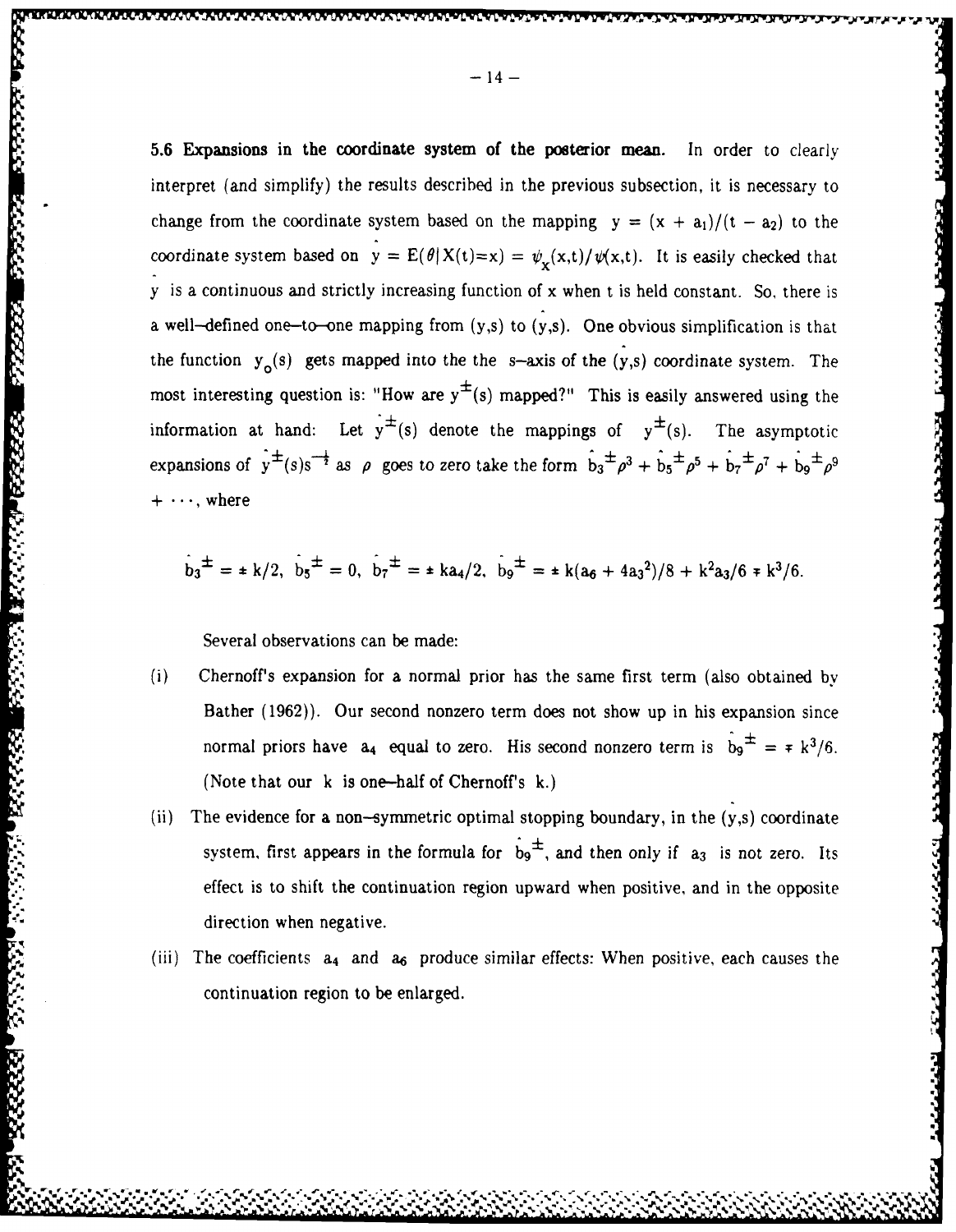(iv) It seems somewhat surprising that  $a_4$  shows up earlier than  $a_3$  in the expansions of  $y^{\pm}$ , and  $a_6$  earlier than  $a_5$  (which presumably appears in  $b_1^{\pm}$ ). It seems that departures from normality more readily affect the size of the continuation region than the location of its midline, at least when s is small (large t).

We are uncertain how to intuit observations (ii)-(iv).

It should be pointed out that we have assumed much more about the prior density g than is necessary. Clearly, for the results we have described, one only needs g to be positive and to have a suitable number of derivatives within a neighborhood of zero. Presumably, one can work out precise theorems with "stingy assumptions", but this is not our intent here. It might be interesting to investigate more severe departures from normality than we have considered. For instance, one should expect a double exponential prior  $(g(\theta) = e^{-|\theta|}/2)$  to behave quite differently. The optimal boundaries for one severe departure from normality is known: It is easily seen that two point prior distributions give **.4** rise to sequential probability ratio tests.

It is tempting to speculate whether Chernoffs (1965) theory for small t (large s) can be extended from the setting of a normal prior to the more general setting of a smooth prior. We do not know whether this is feasible.

5,%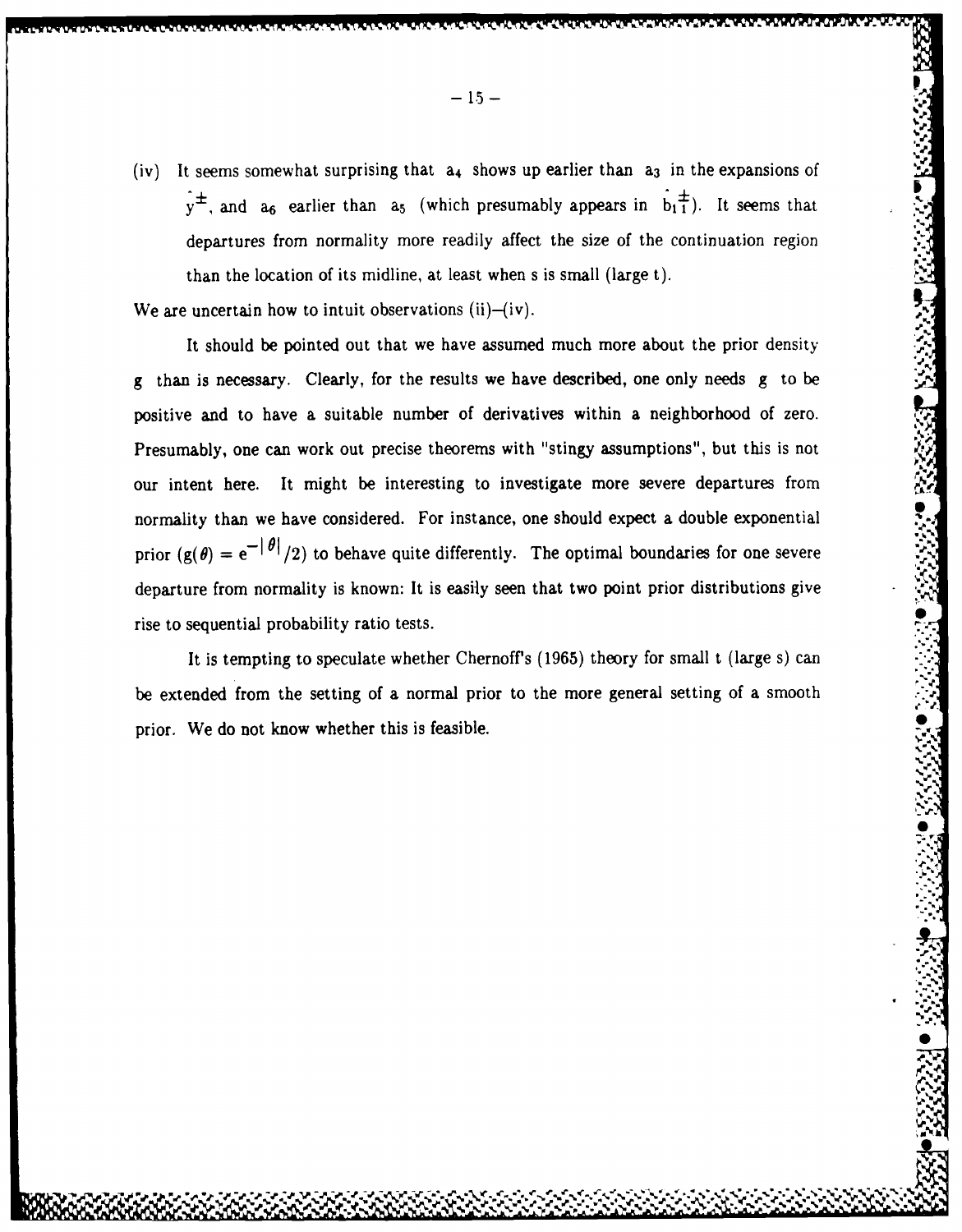Bather, **J. A. (1962).** "Bayes procedures for deciding the sign of a normal mean", *Proc. Cambridge Philos. Soc.,* **58, 599-620.**

Chernoff, H. **(1961).** "Sequential tests for the mean of a normal distribution", *Proc. Fourth Berkeley Symp. Math. Statist.,* **1, 79-91. '** Chernoff, H. **(1965)** "Sequential tests for the mean of a normal distribution

**III** (small **t)",** *Ann. Math. Statist., 36, 28--54.*

Chernoff, H. **(1972).** *Sequential Analysis and Optimal Design,* **SIAM** monograph **8,** Philadelphia, PA.

Chernoff, H. and Petkau, **A. J.** (1984). "Numerical methods for Bayes decisions problems", Statistics Center Tech. Rep. No. ONR 34, MIT, Cambridge, Mass.

Chernoff and Petkau, **A. J. (1986).** "Numerical solutions for Bayes sequential decision problems", *SlAM Journal on Scientific and Statistical Computing, 7,* 46-59.

**-I- -**

**,P**

**FAARA ARA** 

Sobel, M. **(1953).** "An essentially complete class of decision functions for certain standard sequential problems", *Ann. Math. Statist.,* **24, 319-337.**

**.4".**

**Contract of the Second** 

**The Property** 

*Contract in the Second States* 

**SERVICES**